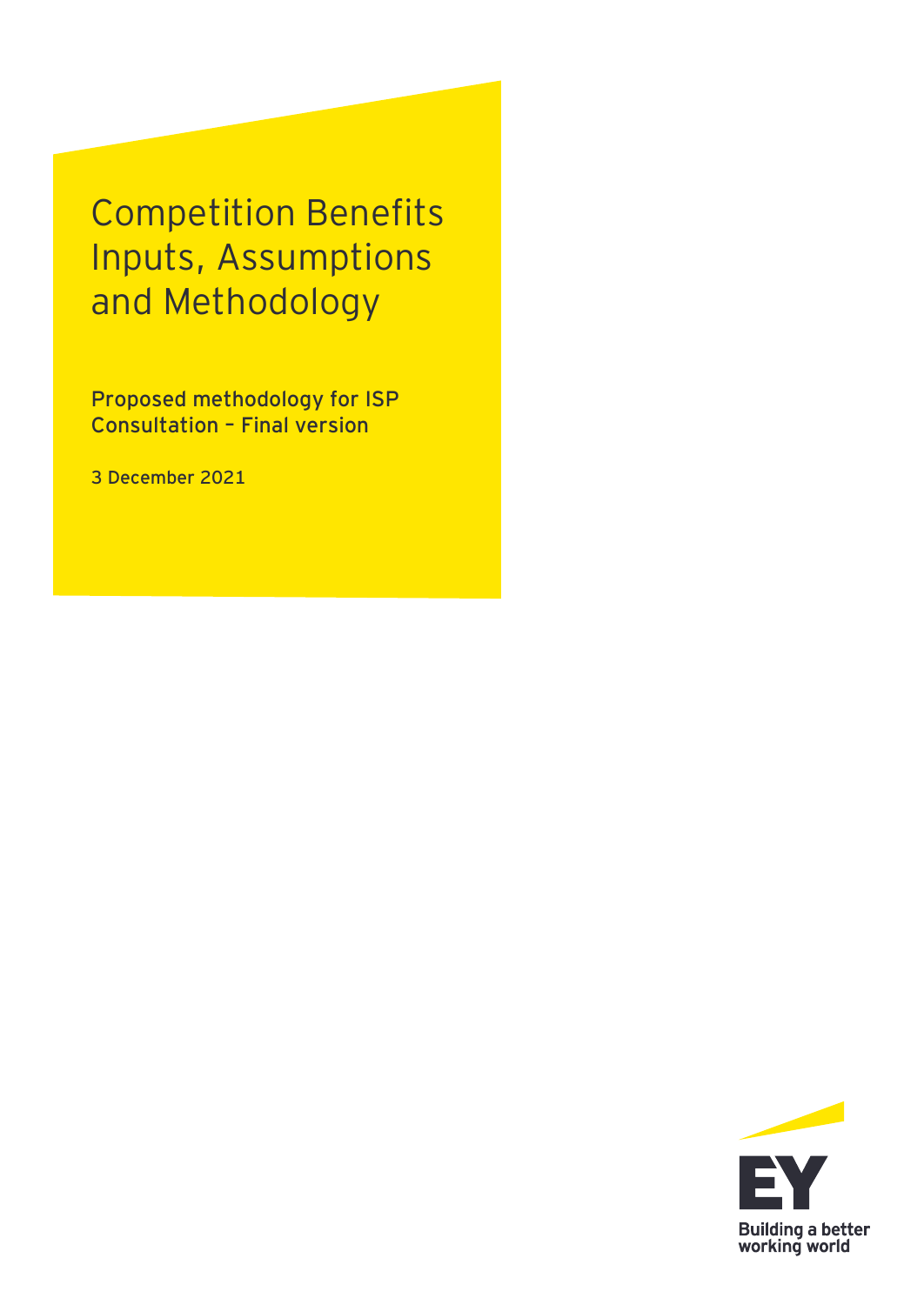## **Release Notice**

Ernst & Young was engaged pursuant to the terms of its agreement beginning 13 September 2021 (the "Agreement") with the engaging client (the "Client") to prepare a report for inputs, assumptions and methodology for the calculation of competition benefits.

The detail of Ernst & Young's work is set out in this report (Report), including the assumptions and qualifications made in preparing the Report. The Report should be read in its entirety including this release notice. A reference to the Report includes any part of the Report. No further work has been undertaken by Ernst & Young since the date of the Report to update it.

Ernst & Young has prepared the Report for the purpose of market consultation (the "Purpose"). Ernst & Young makes no representations as to the appropriateness, accuracy or completeness of the Report for any party other than the Client. Our work commenced on 13 September 2021 and was completed on 3 December 2021. Therefore, our Report does not take account of events or circumstances arising after 3 December 2021 and we have no responsibility to update the Report for such events or circumstances.

Any party receiving a copy of the Report must make and rely on their own enquiries in relation to the issues to which the Report relates, the contents of the Report and all matters arising from or relating to or in any way connected with the Report or its contents. Ernst & Young disclaims all responsibility to any Recipients for any loss or liability that the Recipients may suffer or incur arising from or relating to or in any way connected with the contents of the Report, the provision of the Report to the Recipients or the reliance upon the Report by the Recipients.

No claim or demand or any actions or proceedings may be brought against Ernst & Young arising from or connected with the contents of the Report. Ernst & Young will be released and forever discharged from any such claims, demands, actions or proceedings. Our Report is based, in part, on the information provided to us by the Client and other stakeholders engaged in this consultation process. We have relied on the accuracy of the information gathered through these sources. We do not imply, and it should not be construed that we have performed an audit, verification or due diligence procedures on any of the information provided to us. We have not independently verified, nor accept any responsibility or liability for independently verifying, any such information nor do we make any representation as to the accuracy or completeness of the information. We accept no liability for any loss or damage, which may result from your reliance on any research, analyses or information so supplied.

Modelling work performed that may have been completed in the preparation of this Report inherently requires assumptions about future behaviours and market interactions, which may result in projections that deviate from future conditions. There will usually be differences between estimated and actual outcomes, because events and circumstances frequently do not occur as expected, and those differences may be material. We take no responsibility that any projected outcomes will be achieved. We highlight that any analysis presented in the Report does not constitute investment advice or a recommendation to you on a future course of action. We provide no assurance that the scenarios we have described will be accepted by any relevant authority or third party.

Ernst & Young have consented to the Report being published electronically on the AEMO website for market consultation purposes only. Ernst & Young have not consented to distribution or disclosure beyond this. The material contained in the Report, including the Ernst & Young logo, is copyright. The Report, including the Ernst & Young logo, cannot be altered without prior written permission from Ernst & Young.

Ernst & Young's liability is limited by a scheme approved under Professional Standards Legislation.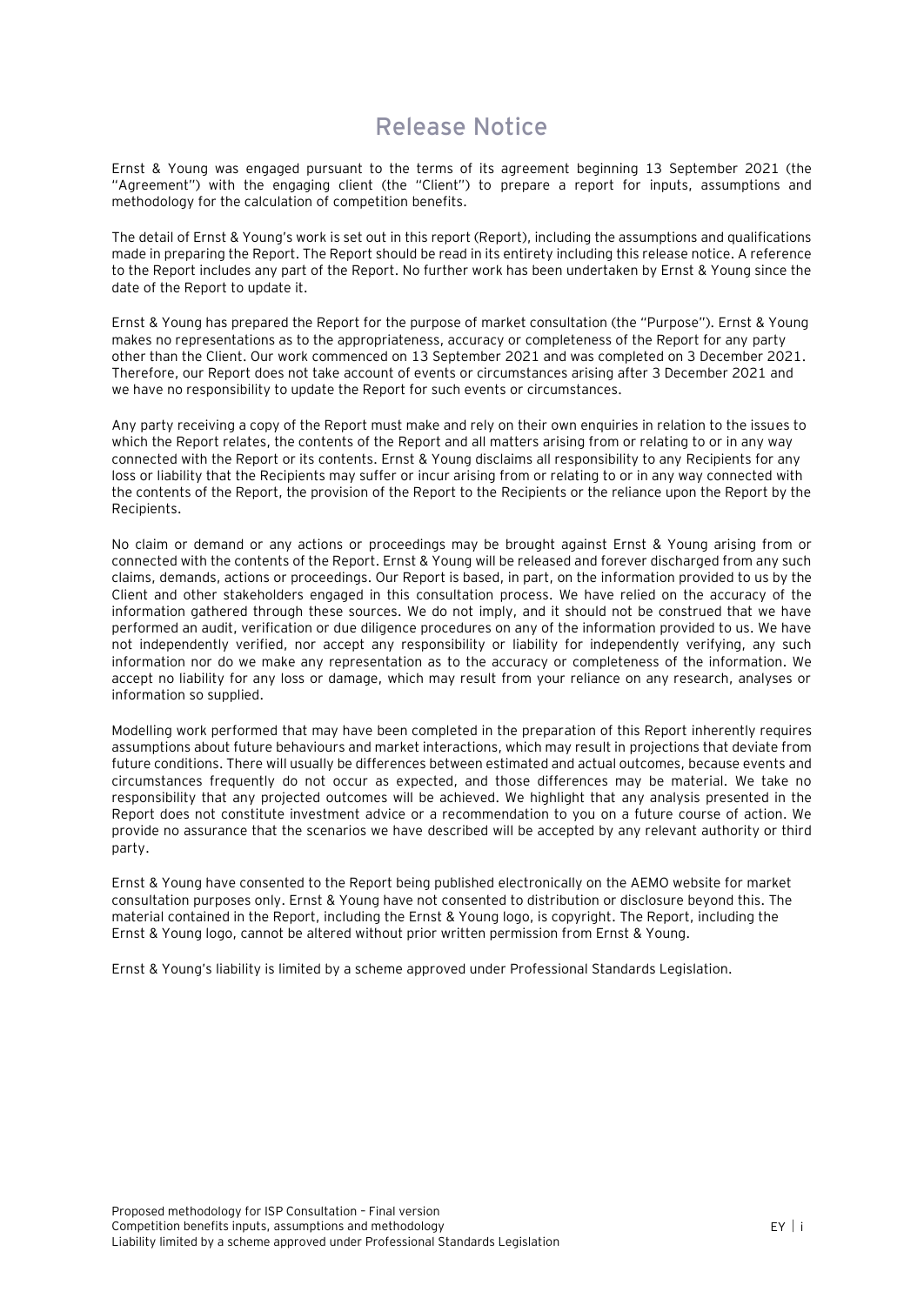## Table of contents

| 3.  |  |  |  |
|-----|--|--|--|
| 3.1 |  |  |  |
| 3.2 |  |  |  |
|     |  |  |  |
|     |  |  |  |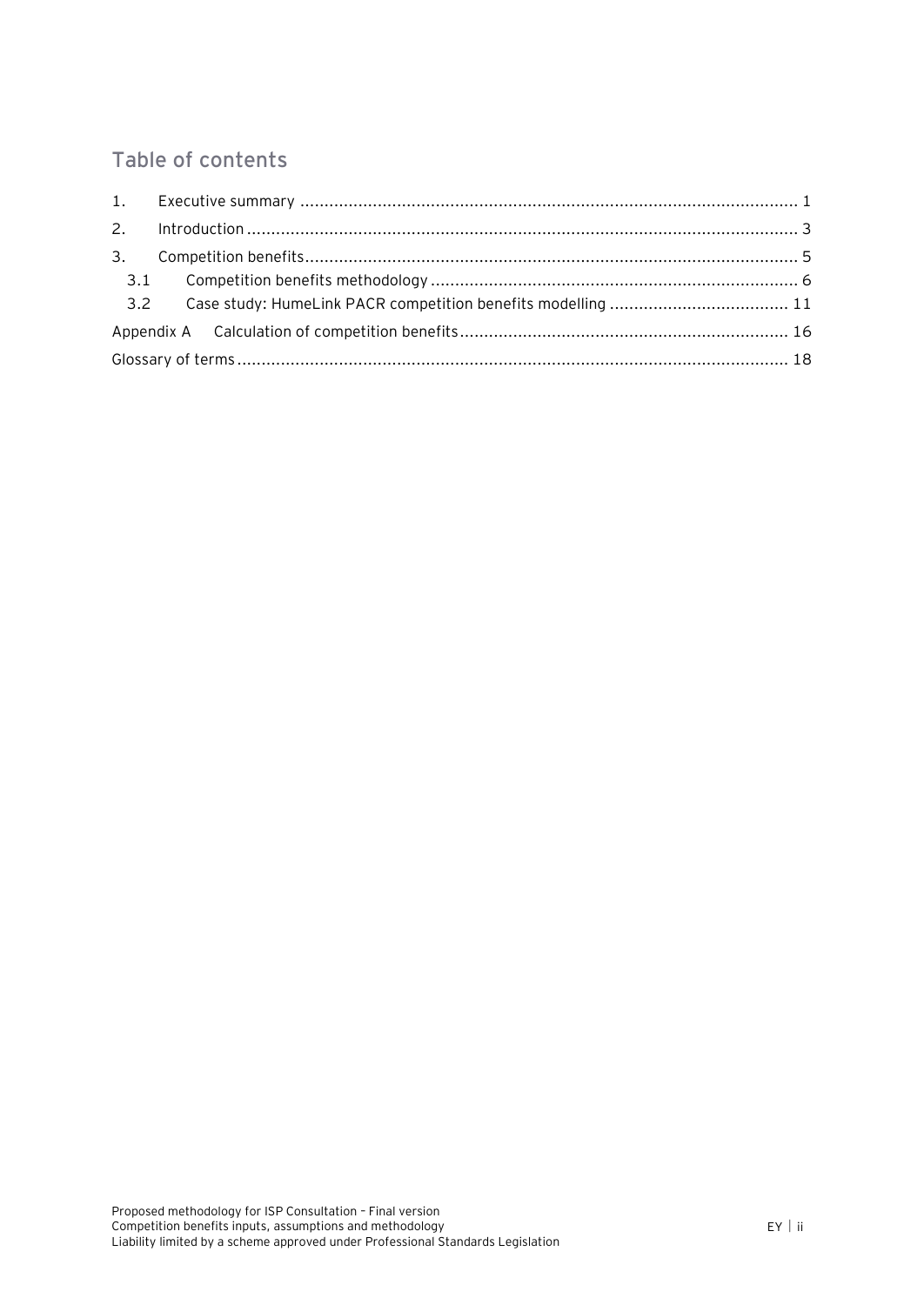## <span id="page-3-0"></span>**1. Executive summary**

EY has been engaged to prepare a proposed market competition benefits calculation inputs, assumptions and methodology report (Report) based on the Australian Energy Regulator's (AER) approved methodologies<sup>1</sup>. The Report presents a proposed method for the calculation of market competition benefits relating to network augmentation options that form the candidate development paths (CDP) considered in the Integrated System Plan (ISP), to be applied unless Australian Energy Market Operator (AEMO) can provide reasons why<sup>2</sup>:

- <span id="page-3-2"></span><span id="page-3-1"></span>competition benefit is likely not to materially affect the outcome of the assessment of the optimal development path (ODP)<sup>3</sup>; or
- <span id="page-3-3"></span>► the estimated cost of undertaking the analysis to quantify the market benefit is likely to be disproportionate given the level of uncertainty regarding future outcomes.

The AER has defined the classes of AEMO ISP and RIT-T benefits $^{1,2}$  $^{1,2}$  $^{1,2}$  $^{1,2}$ . The classes of AEMO ISP market benefits are shown i[n Figure 1,](#page-4-0) and have been grouped into traditional benefits and competition benefits<sup>4</sup>. Further, EY (consistent with the Frontier Economics<sup>5</sup> approach) group competition benefits into competition cost savings and competition benefits due to demand elasticity<sup>6</sup>.

This Report describes both groups of market competition benefits and a proposed application of the Frontier approach to calculating competition benefits. A case study which is applied in the HumeLink Project Assessment Conclusion Report (PACR)<sup>7</sup> is included to illustrate the methodology, noting that in the ISP, AEMO may apply the methodology to CDPs rather than an individual network augmentation option unless a narrower focus on individual elements can be justified.

[%2025%20August%202020.pdf,](https://www.aer.gov.au/system/files/AER%20-%20Cost%20benefit%20analysis%20guidelines%20-%2025%20August%202020.pdf) Accessed 7 October 2021.

<sup>4</sup> Note that option value and ancillary services are other additional classes, which are modelled less often.

5 Frontier Economics, September 2004, *Evaluating interconnection competition benefits.* Available at: [https://www.aer.gov.au/system/files/Frontier%20Economics%20report%20-](https://www.aer.gov.au/system/files/Frontier%20Economics%20report%20-%20evaluating%20interconnection%20competition%20benefits%20-%20September%202004.pdf)

general contemporary use of the term as meaning short term demand flexibility (e.g. Wholesale Demand Response). <sup>7</sup> TransGrid RIT-T website available at: [https://www.transgrid.com.au/what-we-do/projects/current-](https://www.transgrid.com.au/what-we-do/projects/current-projects/Reinforcing%20the%20NSW%20Southern%20Shared%20Network)

<sup>1</sup> AER, August 2020, *Application guidelines - Regulatory investment test for transmission*. Available at: [https://www.aer.gov.au/system/files/AER%20-](https://www.aer.gov.au/system/files/AER%20-%20Regulatory%20investment%20test%20for%20transmission%20application%20guidelines%20-%2025%20August%202020.pdf)

[<sup>%20</sup>Regulatory%20investment%20test%20for%20transmission%20application%20guidelines%20-](https://www.aer.gov.au/system/files/AER%20-%20Regulatory%20investment%20test%20for%20transmission%20application%20guidelines%20-%2025%20August%202020.pdf) [%2025%20August%202020.pdf](https://www.aer.gov.au/system/files/AER%20-%20Regulatory%20investment%20test%20for%20transmission%20application%20guidelines%20-%2025%20August%202020.pdf) Accessed 7 October 2021.

<sup>2</sup> AER, August 2020, *Cost benefit analysis guidelines, Guidelines to make the Integrated System Plan actionable*. Available at [https://www.aer.gov.au/system/files/AER%20-%20Cost%20benefit%20analysis%20guidelines%20-](https://www.aer.gov.au/system/files/AER%20-%20Cost%20benefit%20analysis%20guidelines%20-%2025%20August%202020.pdf)

<sup>&</sup>lt;sup>3</sup> Note that the ODP is chosen from the set of CDPs as the suite of actionable and future ISP projects which optimises benefits to consumers given the uncertainties in the future outlook.

[<sup>%20</sup>evaluating%20interconnection%20competition%20benefits%20-%20September%202004.pdf.](https://www.aer.gov.au/system/files/Frontier%20Economics%20report%20-%20evaluating%20interconnection%20competition%20benefits%20-%20September%202004.pdf) Accessed 7 October 2021. 6 "Demand elasticity to price"; the term "demand response" is used in Frontier's 2004 report in this context meaning the long term response of electricity demand due to change in electricity price (elasticity). It is noted that this differs from the

[projects/Reinforcing%20the%20NSW%20Southern%20Shared%20Network.](https://www.transgrid.com.au/what-we-do/projects/current-projects/Reinforcing%20the%20NSW%20Southern%20Shared%20Network) Accessed 7 October 2021.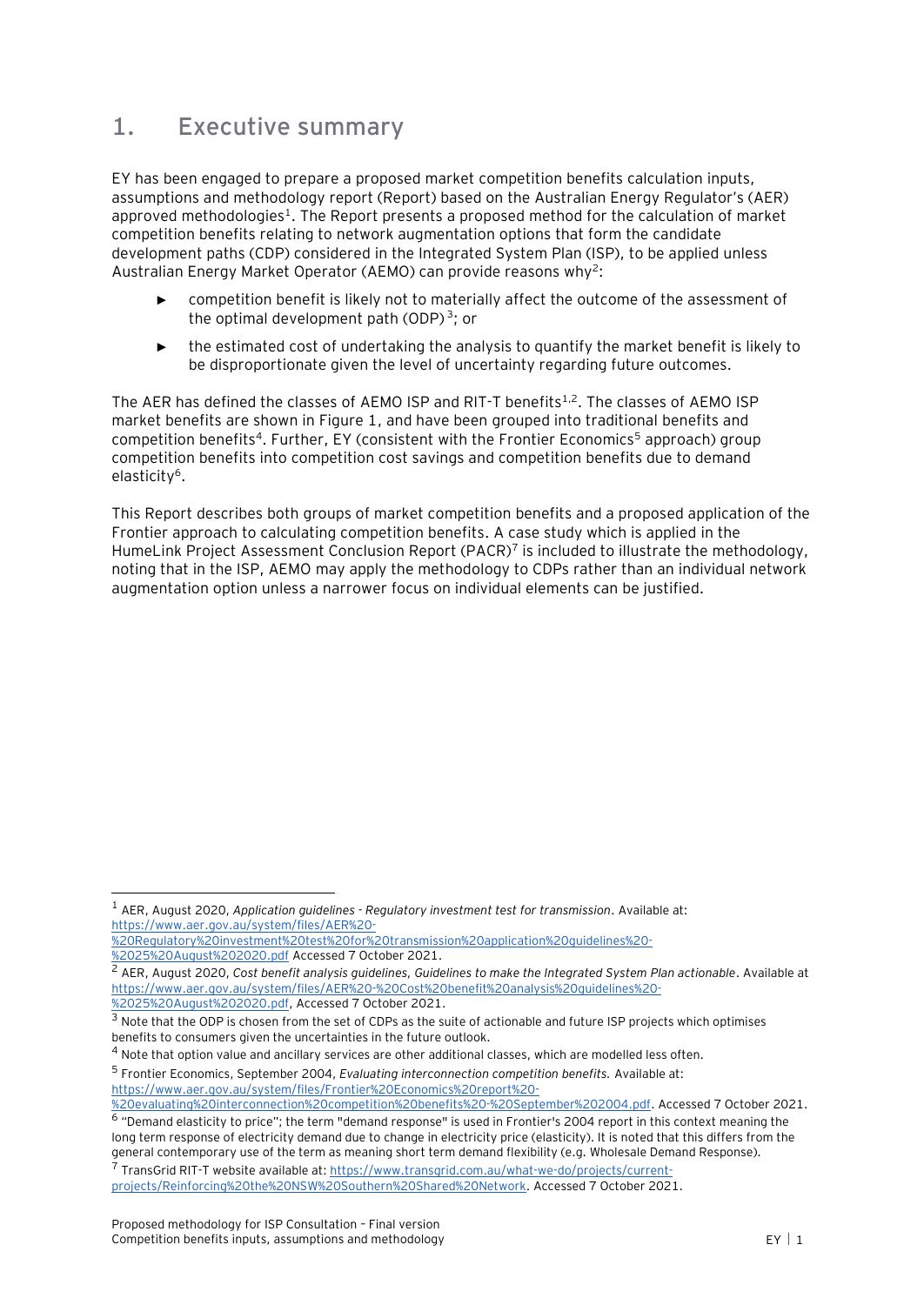#### <span id="page-4-0"></span>**Figure 1: Classes of market benefits<sup>8</sup>**



<sup>8</sup> The diagram is based on a combination of the AER, August 2020, *Application guidelines - Regulatory investment test for transmission* and Frontier Economics, September 2004, *Evaluating interconnection competition benefits.*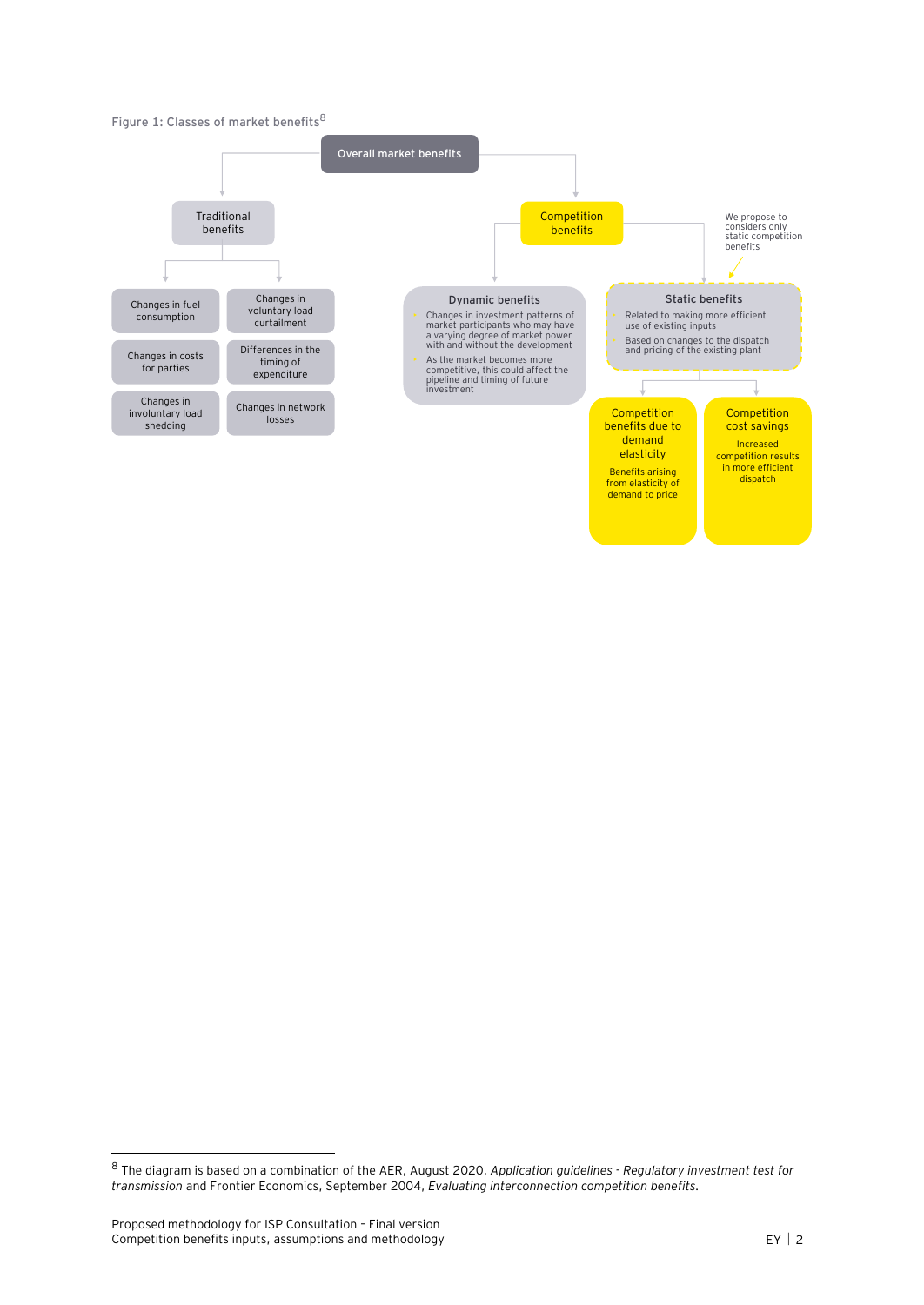# <span id="page-5-0"></span>**2. Introduction**

EY has been engaged to prepare a proposed market competition benefits calculation inputs, assumptions and methodology report (Report) based on the Australian Energy Regulator's (AER) approved methodologies<sup>9</sup>. The Report presents a proposed method for the calculation of market competition benefits relating to network augmentation options that form the candidate development paths (CDP) considered in the Integrated System Plan (ISP), to be applied unless Australian Energy Market Operator (AEMO) can provide reasons why<sup>10</sup>:

- <span id="page-5-2"></span><span id="page-5-1"></span>competition benefit is likely not to materially affect the outcome of the assessment of the optimal development path  $(ODP)^{11}$ ; or
- ► the estimated cost of undertaking the analysis to quantify the market benefit is likely to be disproportionate given the level of uncertainty regarding future outcomes.

AEMO must publish an ISP at least every two years by 30 June in accordance with the procedures outlined within rule 5.22 of the NER. The ISP establishes a whole of system plan for the efficient development of the power system that achieves power system needs for a planning horizon of at least 20 years, for the long-term interests of consumers of electricity. In this way, the ISP seeks to coordinate investment across the power system. This promotes efficient investment in, and efficient operation and use of, electricity services for the long-term interests of consumers of  $electricity<sup>10</sup>$  $electricity<sup>10</sup>$  $electricity<sup>10</sup>$ .

Under clause 5.22.10(c)(1) of the NER, AEMO must, in preparing an ISP, consider competition benefits as a class of market benefits that could be delivered by the development path unless AEMO can provide the reasons for not doing  $so<sup>10</sup>$  $so<sup>10</sup>$  $so<sup>10</sup>$ , as mentioned above. Competition benefits are likely to accrue if a CDP could impact the bidding behaviour of generators (and other market participants) who may have a degree of market power relative to the base case<sup>[9](#page-5-2)</sup>.

[Figure 2](#page-6-0) shows the classes of market benefits<sup>12</sup>. For the purpose of this consultation, market benefits which have generally been considered in the ISP assessment in recent years are described as "traditional benefits". Traditional benefits (or non-competition benefits) are typically calculated by applying competitive (short-run marginal cost, SRMC) generator bid modelling. The AEMO ISP modelling framework and software tools apply an overall mathematical approach to the generation and transmission investment planning problem by minimising total cost of energy supply in a linear program optimisation.

Competition benefits, as a class of benefits, have not been explicitly assessed in the ISP to date due to the computational complexity and uncertainty surrounding future outcomes, and have been rarely modelled in recent RIT-Ts for similar reasons. An example, which will be used to illustrate the methodology in this report, is in the HumeLink PACR, where EY evaluated market competition benefits, following the Frontier approach (which ensures that the modelling avoids the risk of double counting the efficiency benefits which have already been captured in the traditional benefits) $13$ .

<sup>9</sup> AER, August 2020, *Application guidelines - Regulatory investment test for transmission*. Available at: [https://www.aer.gov.au/system/files/AER%20-](https://www.aer.gov.au/system/files/AER%20-%20Regulatory%20investment%20test%20for%20transmission%20application%20guidelines%20-%2025%20August%202020.pdf)

[<sup>%20</sup>Regulatory%20investment%20test%20for%20transmission%20application%20guidelines%20-](https://www.aer.gov.au/system/files/AER%20-%20Regulatory%20investment%20test%20for%20transmission%20application%20guidelines%20-%2025%20August%202020.pdf) [%2025%20August%202020.pdf.](https://www.aer.gov.au/system/files/AER%20-%20Regulatory%20investment%20test%20for%20transmission%20application%20guidelines%20-%2025%20August%202020.pdf) Accessed 7 October 2021.

<sup>10</sup> AER, August 2020, *Cost benefit analysis guidelines, Guidelines to make the Integrated System Plan actionable*. Available a[t https://www.aer.gov.au/system/files/AER%20-%20Cost%20benefit%20analysis%20guidelines%20-](https://www.aer.gov.au/system/files/AER%20-%20Cost%20benefit%20analysis%20guidelines%20-%2025%20August%202020.pdf) [%2025%20August%202020.pdf,](https://www.aer.gov.au/system/files/AER%20-%20Cost%20benefit%20analysis%20guidelines%20-%2025%20August%202020.pdf) Accessed 7 October 2021.

 $11$  Note that the ODP is chosen from the set of CDPs as the suite of actionable and future ISP projects which optimises benefits to consumers given the uncertainties in the future outlook.

<sup>&</sup>lt;sup>12</sup> Note that option value and ancillary services are other additional classes, which are modelled less often.

<sup>13</sup> TransGrid RIT-T website available at [https://www.transgrid.com.au/projects-innovation/humelink.](https://www.transgrid.com.au/projects-innovation/humelink) Accessed 7 October 2021.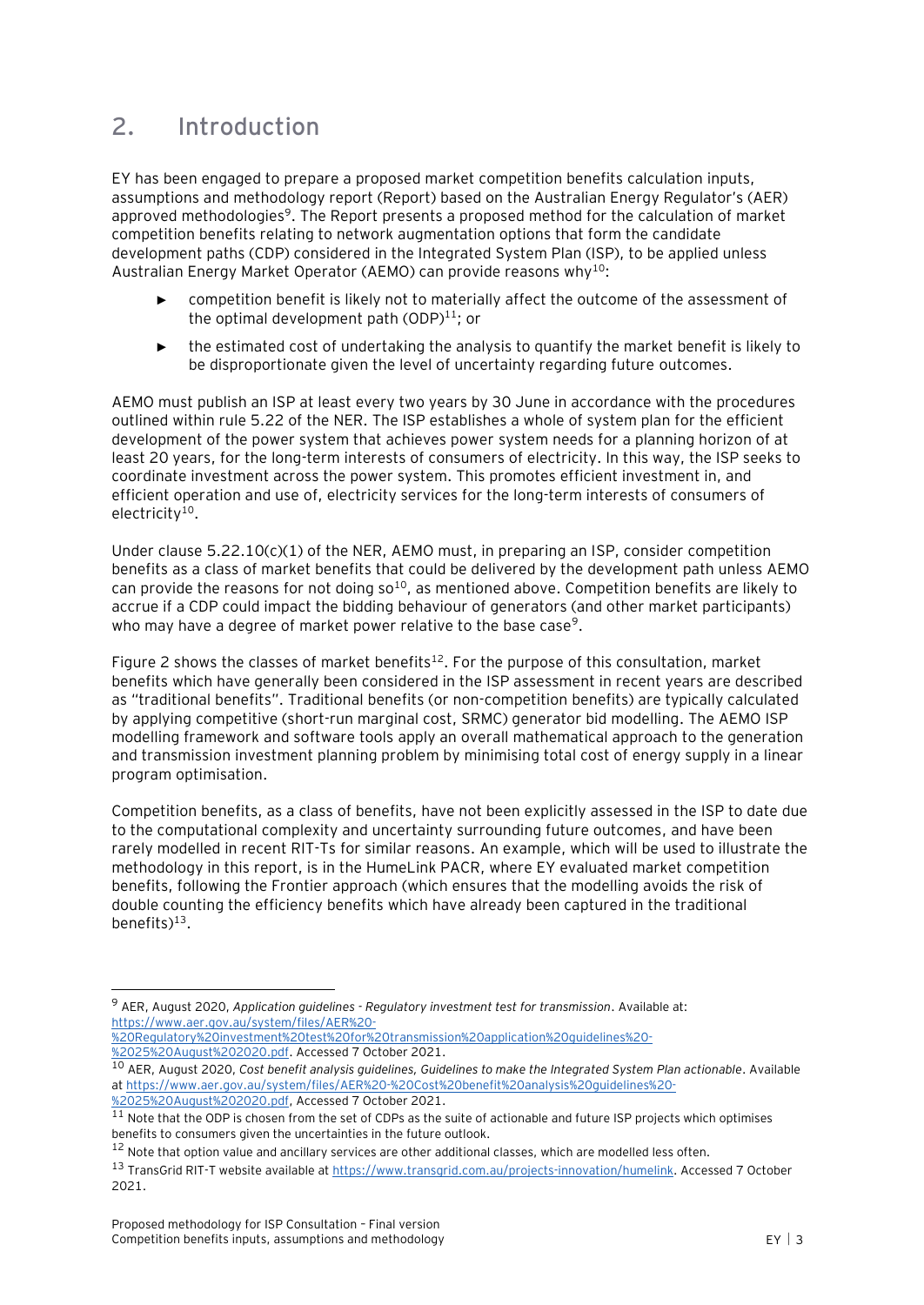<span id="page-6-0"></span>

The remainder of the Report is structured in the following sections:

- ► Chapter 3 provides an overview of the proposed competition benefits modelling and calculation methodology recommended by EY, including its categories, key modelling steps, assumptions and inputs. It illustrates this using a recent case study for HumeLink.
- ► Appendix A further details the proposed procedural approach to configuring the market model and the mathematics applied to calculate competition benefits.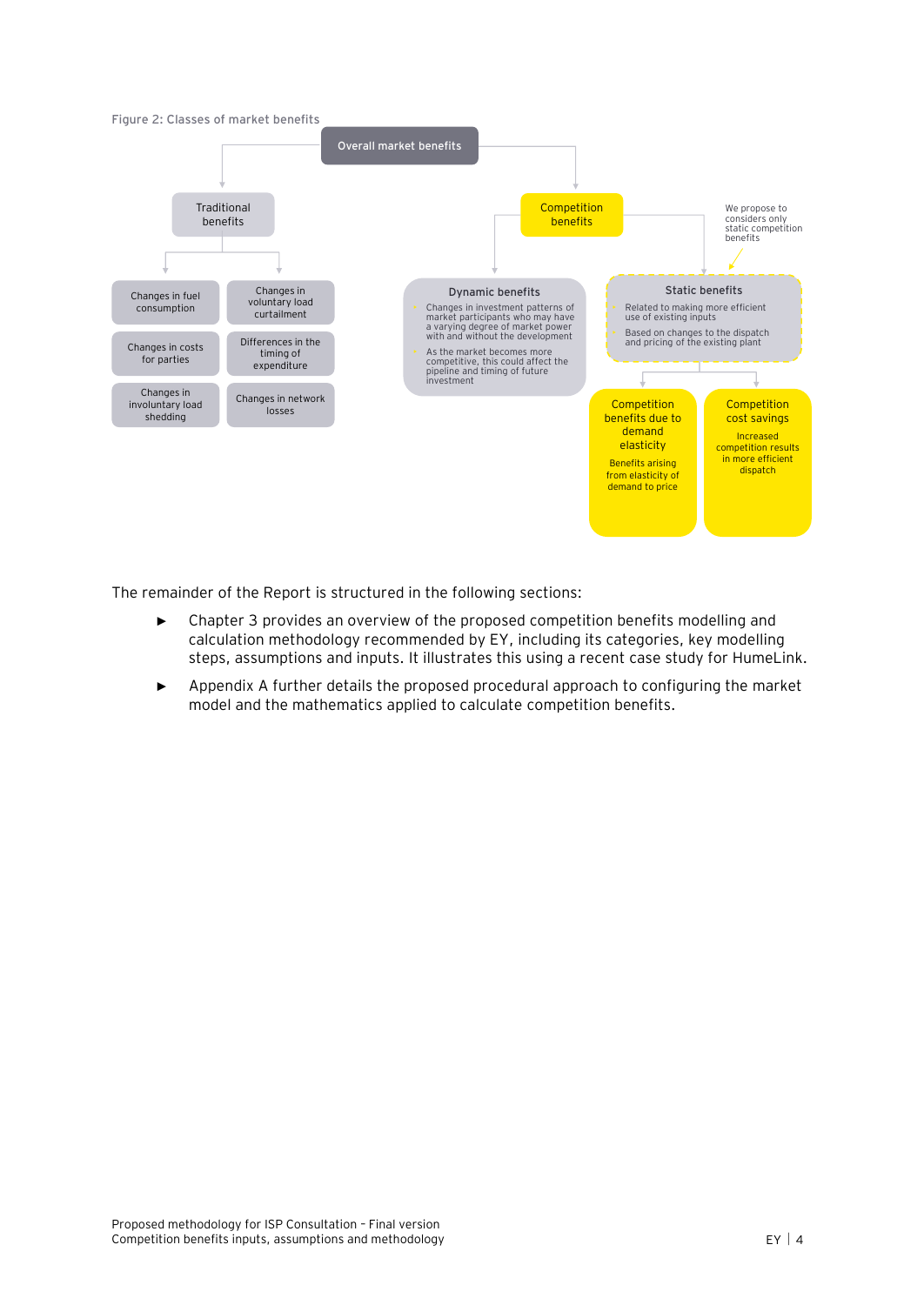# <span id="page-7-0"></span>**3. Competition benefits**

Traditional classes of ISP market benefits (e.g. capital expenditure (capex), fuel, operation and maintenance) are calculated based on competitive dispatch and SRMC bidding, with the implicit assumption that the market is fully competitive. However, the SRMC-based market modelling may not capture all the market benefits of a CDP.

Under clause 5.22.10(c)(1) of the NER, AEMO must, in preparing an ISP, consider competition benefits as a class of market benefits that could be delivered by the development path unless there is a valid reason for not doing  $\mathfrak{so}^{14}$ . Competition benefits are likely to apply if a CDP could impact the bidding behaviour of generators (and other market participants) who may have a degree of market power relative to the base case.

Competition benefits can be calculated when the modelling process calculates market benefits as the difference between the following present values of the economic surplus<sup>[9](#page-5-2)</sup>:

- arising with the CDP, with bidding behaviour reflecting any market power prevailing with that CDP in place; and
- in the base case (or counterfactual case), with bidding behaviour reflecting any market power in the base case.

The AER in the RIT-T application guidelines suggest two possible approaches for the calculation of competition benefits, known as the "Biggar approach" and the "Frontier approach". Both approaches involve the same methodology for calculating the overall market benefits of a credible option of the RIT-T, (a CDP in the ISP), and result in the same total market benefits. The difference between the two approaches relates to the way each approach differentiates the overall market benefits of a CDP between competition benefits and traditional benefits. The AER allows, by virtue of the guidelines, adoption of either approach (or another approach) for the calculation of competition benefits.

While both approaches are acceptable to the AER, EY recommends applying the Frontier approach in the competition benefits modelling for the ISP for the following reasons:

- The Frontier approach assesses the competition benefits over and above the traditional benefits which ensures that the total gross market benefits, particularly efficiency savings already calculated in the competitive bidding paradigm, are not double counted;
- <span id="page-7-2"></span><span id="page-7-1"></span>The Frontier approach has been used in past studies, including:
	- ► for the SNOVIC upgrade<sup>15</sup> which outlines the details of modelling considerations for calculating competition benefits in the NEM;
	- ► for the recent study on the Liddell closure<sup>16</sup> (although for a different purpose) which provides reasonable background and up-to-date information about the modelling and particularly the strategic players and historical analysis of major coal generator bidding strategies; and
	- for the recent HumeLink PACR modelling.

<sup>&</sup>lt;sup>14</sup> Under clause 5.22.10(c)(3) of the NER, AEMO must take all the classes of market benefits as material unless it can provide reasons why: • a particular class of market benefit is likely not to materially affect the outcome of the assessment of the development path; or • the estimated cost of undertaking the analysis to quantify the market benefit is likely to be disproportionate given the level of uncertainty regarding future outcomes.

<sup>15</sup> Frontier Economics, September 2004, *Evaluating interconnection competition benefits.* Available at: [https://www.aer.gov.au/system/files/Frontier%20Economics%20report%20-](https://www.aer.gov.au/system/files/Frontier%20Economics%20report%20-%20evaluating%20interconnection%20competition%20benefits%20-%20September%202004.pdf)

[<sup>%20</sup>evaluating%20interconnection%20competition%20benefits%20-%20September%202004.pdf.](https://www.aer.gov.au/system/files/Frontier%20Economics%20report%20-%20evaluating%20interconnection%20competition%20benefits%20-%20September%202004.pdf) Accessed 7 October 2021. <sup>16</sup> Frontier Economics, *Modelling of Liddell power station closure.* Available at:

[https://www.energy.gov.au/sites/default/files/Frontier%20Economics%20Modelling%20of%20Liddell%20Power%20Station%](https://www.energy.gov.au/sites/default/files/Frontier%20Economics%20Modelling%20of%20Liddell%20Power%20Station%20Closure.pdf) [20Closure.pdf.](https://www.energy.gov.au/sites/default/files/Frontier%20Economics%20Modelling%20of%20Liddell%20Power%20Station%20Closure.pdf) Accessed 7 October 2021.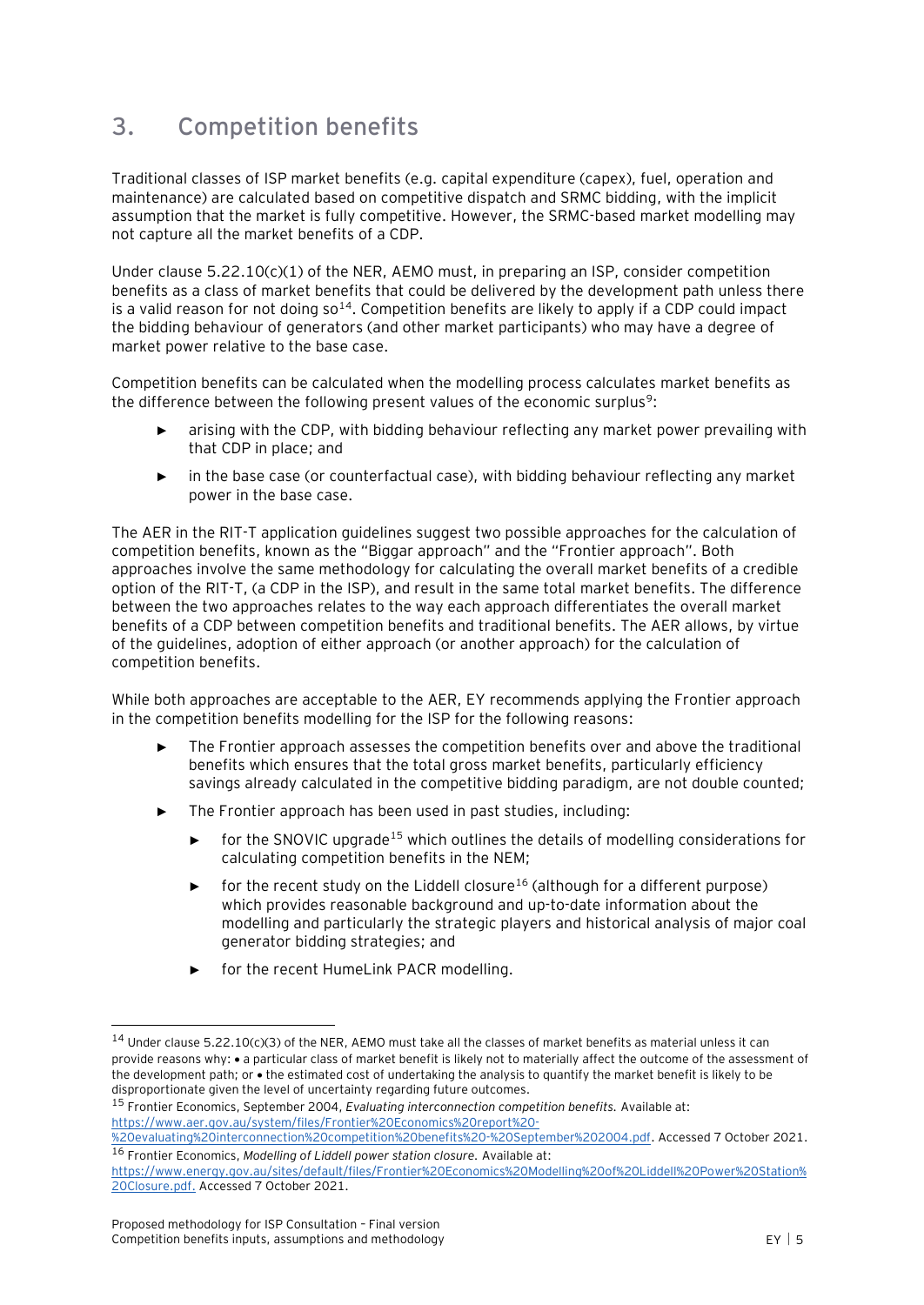[Figure 3](#page-8-1) illustrates a high-level overview of the Frontier approach.

<span id="page-8-1"></span>**Figure 3: Overview of the Frontier approach**



A detailed description of the Frontier approach and how it may be applied to evaluating competition benefits within the ISP framework is provided in the following section.

## <span id="page-8-0"></span>**3.1 Competition benefits methodology**

#### **3.1.1 Frontier definition**

The Frontier approach involves finding the difference between the change in overall economic surplus resulting from the CD[P](#page-5-2)<sup>9</sup>:

- assuming bidding reflected the prevailing degree of market power both before and after the CDP; and
- assuming fully competitive bidding both before and after the CDP.

The importance of competition benefits was highlighted by Frontier Economics back in 2004 as follows<sup>[15](#page-7-1)</sup>:

- ► "*the original intent of the NEM was to develop arrangements to facilitate the development of (regulated) interconnects to promote competition between the State electricity systems and yet, to-date, the competitive impacts from interconnection have been ignored; and*
- as the power system evolves with the connection of new generators and loads in *response to the price signals given by the market, the contribution of the other (non-competition related) benefits to the overall benefits of interconnection will diminish. This will mean that competition benefits will become an increasingly important source of the benefits of interconnection. Therefore, more time and effort will need to be spent in understanding the nature of these benefits and how they can be measured.*"

The Frontier approach has stated that competition benefits can be grouped into "static benefits" and "dynamic benefits". The static benefits relate to making more efficient use of existing input, which are based on the changes to the dispatch and pricing of existing plant. These benefits are different to the dynamic benefits which consider the changes in investment patterns such as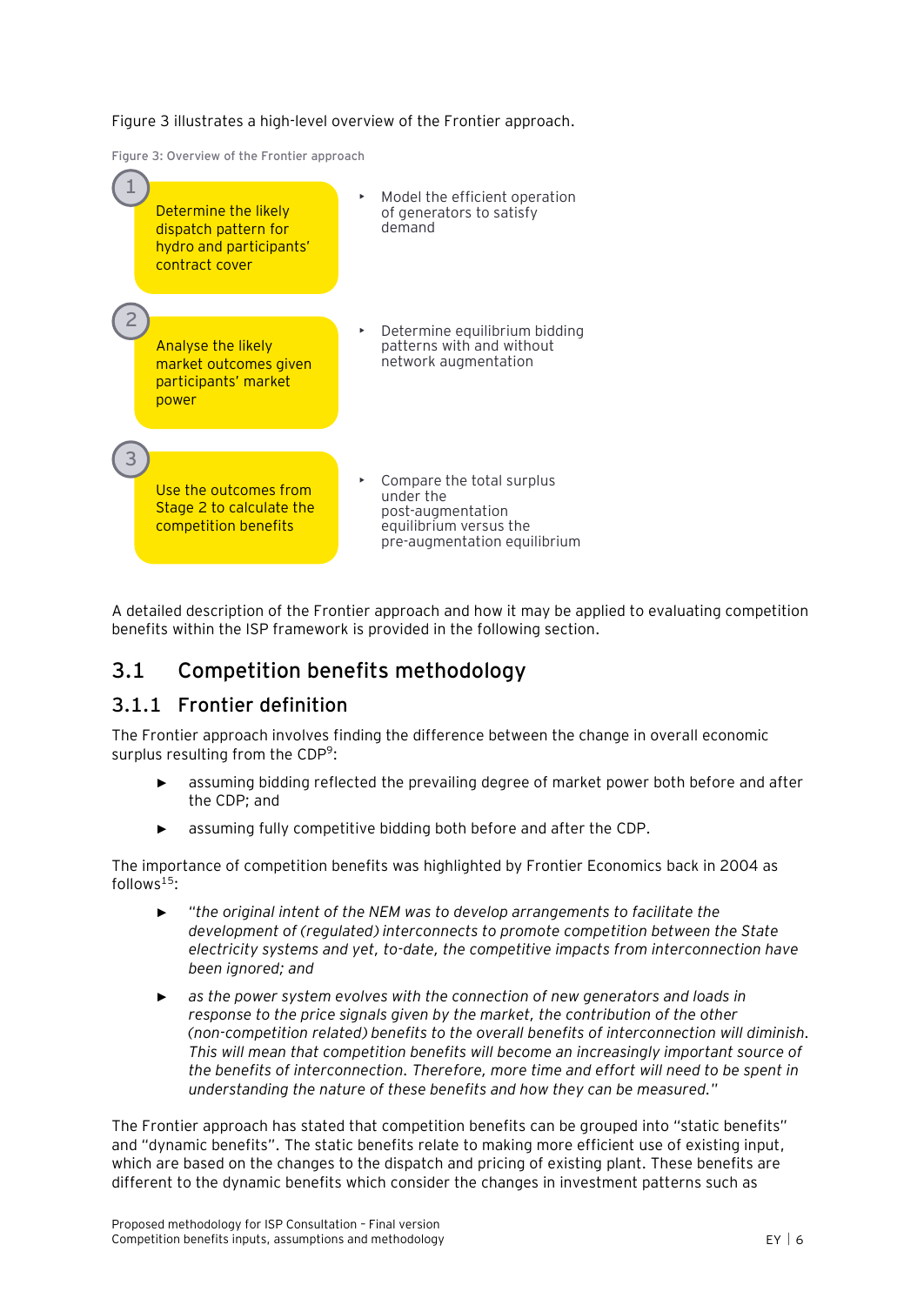avoiding generators (or proponents) with a degree of market power investing in new capacity earlier than an independent investor, in order to entrench its market position. These dynamic competition benefits are in addition to the dynamic market benefits itemised in [Figure 2](#page-6-0) under traditional benefits such as the differences in the timing of capital expenditure.

The reason for (only) modelling the static competition benefits is to remove the need for the complexity of calculating the competition related dynamic benefits, as outlined by Frontier Economics, unless there is a sufficient justification for undertaking further complex analysis beyond that of the static competition benefit analysis. The Frontier approach states that if the static competition benefits are not significant, it is likely that the dynamic competition benefits are also small, and therefore the significant effort required to undertake the complex modelling would outweigh the benefits.

**Figure 4: Static and dynamic competition benefits**



approach only considers static benefits

The Frontier approach for defining competition benefits is to measure the additional benefits that an augmentation might accrue if the assumption of fully competitive bidding was relaxed<sup>[15](#page-7-1)</sup>. These benefits are over and above traditional market benefits, and are expected to flow from taking into account "realistic bidding" <sup>17</sup> behaviour of generation portfolios.

## <span id="page-9-0"></span>**3.1.2 Strategic bidding and Nash Equilibrium**

Calculating competition benefits requires a robust approach to determining realistic bidding. The AER suggest that it should be based on a credible theory as to how participants are likely to behave in the market over the modelling period, while taking into account the interaction of participants in their bidding behaviour<sup>[9](#page-5-2)</sup>.

Electricity market players can be generally classified as non-strategic or strategic players (see [Figure 5\)](#page-10-0). Non-strategic players are typically price takers and can be modelled with fixed bids. In contrast, strategic players are those players that submit bids to maximise their profit when possible, while taking into account the changes (if any) to bidding seen from other players.

<sup>17</sup> As described in the AERs August 2020, *Application guidelines - Regulatory investment test for transmission*.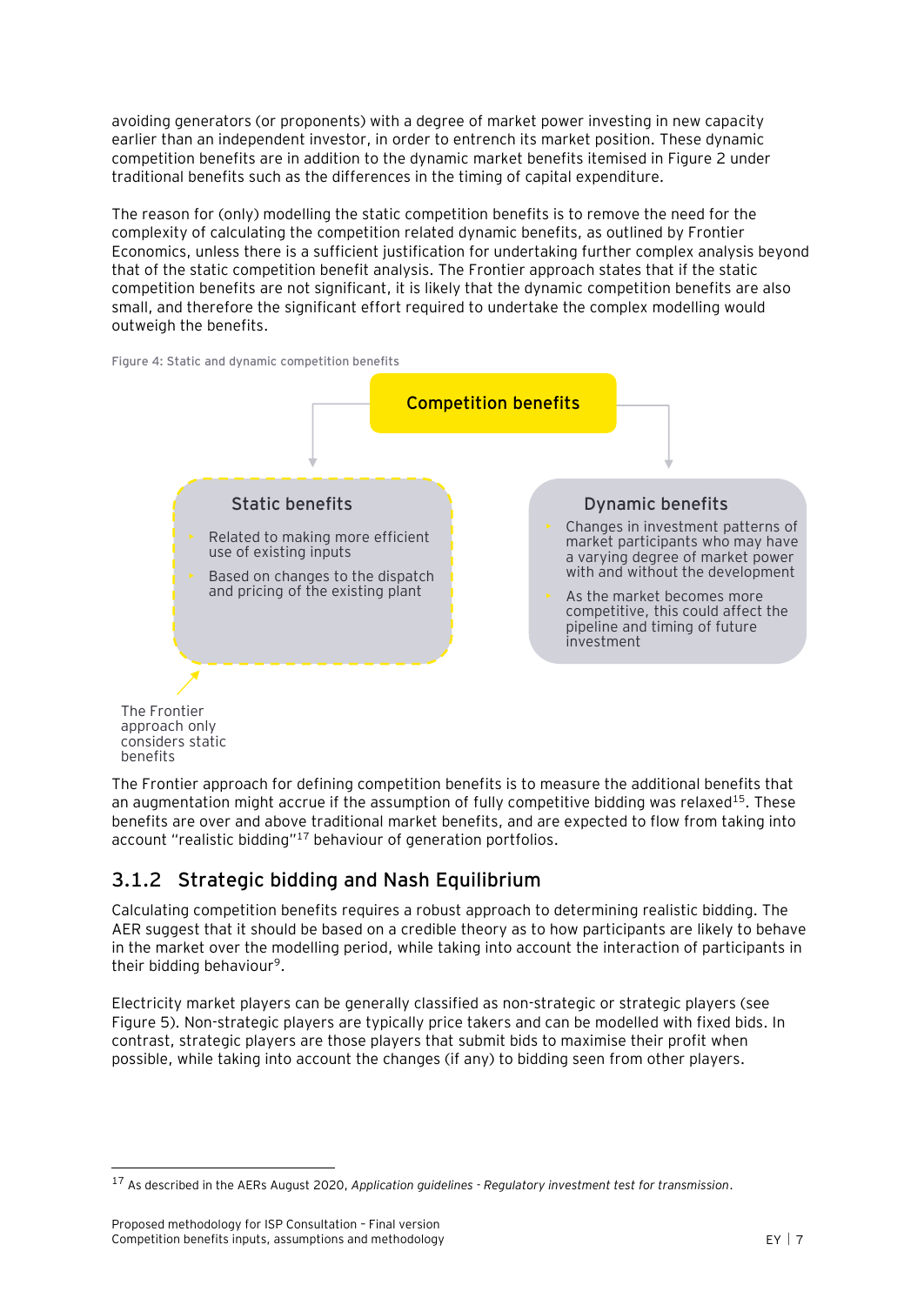<span id="page-10-0"></span>**Figure 5: Non-strategic and Strategic players**



Game theory is a branch of mathematical analysis which is designed to examine decision making when the actions (such as bids) of one decision maker (player) affect the outcomes of other players. These actions may elicit a competitive response that alters the first player's outcome<sup>[16](#page-7-2)</sup>. Game theory is a robust and methodical approach, and one of its model outputs is a Nash Equilibrium. In the context of the NEM:

- The Nash Equilibrium identifies a set of generator and dispatchable load bids/offers which rational participants would choose under a given set of market conditions $^{15}$  $^{15}$  $^{15}$ .
- The Nash Equilibrium outcome is found when the best responses of all players coincide<sup>[15](#page-7-1)</sup> — in other words, all strategic players maximise their profit from a particular selected combination of bids/offers.

A wide range of bids can be used for a game theory approach to the NEM. This includes capacity bids (Cournot modelling, shifting capacity between price bands, typically moving/withholding capacity from low price to higher price bands), price bids (Bertrand modelling (shadow pricing), modifying price bands whilst retaining capacity at each band), or a combination of both<sup>[16](#page-7-2)</sup>. There are countless possible combinations and it is not possible, nor useful, to attempt to find the theoretically perfect combination of all potential bids<sup>[15](#page-7-1)</sup> for all potential players. There are several reasons for this:

- It is likely that only larger generators and portfolios will attempt to influence market prices by changing their bids or withholding some level of capacity to higher price bands.
- Generators which can influence transmission network constraints  $-$  particularly constraints which impact interconnector flows — are likely to have some market power.
- Strategic bidding depends on other factors such as the available capacity in the market.
	- If there is additional spare capacity available in the market  $-$  for example, during daytime periods due to the increased rooftop PV generation that reduces grid demand — strategic players' bidding actions will be less impactful.
- $\blacktriangleright$  The contract levels of generators capture their impact on marginal bidding decisions<sup>[16](#page-7-2)</sup>.

Conventional storage hydro generators as well as large pumped hydros can also play strategically in the market. Modelling storage hydros and pumped hydros strategically is complex, as their dispatch depends on several factors such as storage capacity, inflow and availability. The Frontier approach assumes hydro generators and storages are non-strategic players, while stating that this assumption would tend to underestimate the value of competition benefits $15$ .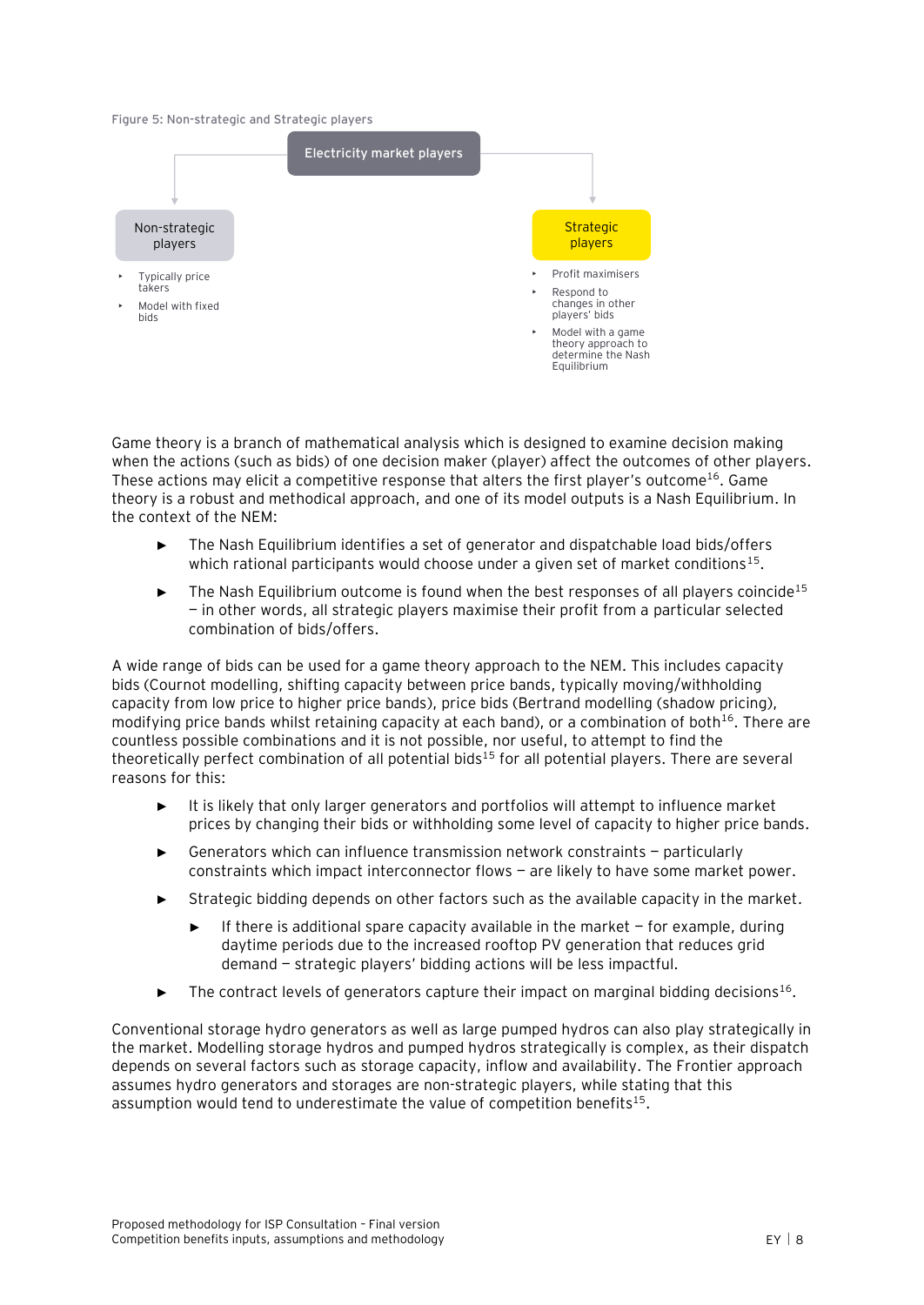## **3.1.3 Competition benefits calculations**

Static competition benefits accrue from competition cost savings as well as benefits due to demand elasticity. As seen in [Figure 6,](#page-11-0) the Frontier approach identifies three areas of static benefits associated with a new or upgraded interconnection, called<sup>[15](#page-7-1)</sup>:

- ► **efficiency cost savings** due to more efficient dispatch in the SRMC bidding paradigm, which reflects fully competitive bidding without any player choosing to bid strategically. These are the traditional static benefits.
- ► **competition cost savings** enhanced efficiency cost savings due to creating an increased level of competition associated with the expanded transmission capacity, and less possibility for strategic players to exert market power.
- ► **competition benefits due to demand elasticity** response to lower electricity market prices, resulting in an increase in the level of aggregate supply and demand, which is due to elasticity of demand to wholesale market price. Augmentations might lead to sustained lower prices at least in the importing region, which would encourage more consumption by consumers. This is considered as a competition benefit component as it will add to the total surplus of generators and consumers<sup>18</sup>. This applies even with a shift towards higher levels of renewable generation, where the expanded transmission provides better access to lower cost renewable generation and reduced congestion.



<span id="page-11-0"></span>**Figure 6: Calculation of competition benefit[s](#page-3-3)<sup>5</sup>**

Gross competition benefits are calculated as the difference between the total surplus of the augmentation equilibrium and the base case equilibrium.

[Figure 6,](#page-11-0) in combination with the diagram below [\(Figure 7\)](#page-12-0) illustrates the steps taken to calculate both competition cost savings and competition benefits due to demand elasticity. While the detail of these steps is provided in Appendix A, here we provide a high-level overview of the steps. For assessment of competition benefits for the ISP, a CDP rather than an individual network

<sup>&</sup>lt;sup>18</sup> It is important to note that this does not equate to attributing a wealth transfer between producers and consumers to competition benefits, which is explicitly excluded from market benefit calculations by the AER in their August 2020 Application guidelines - Regulatory investment test for transmission and also their August 2020 Cost benefit analysis guidelines.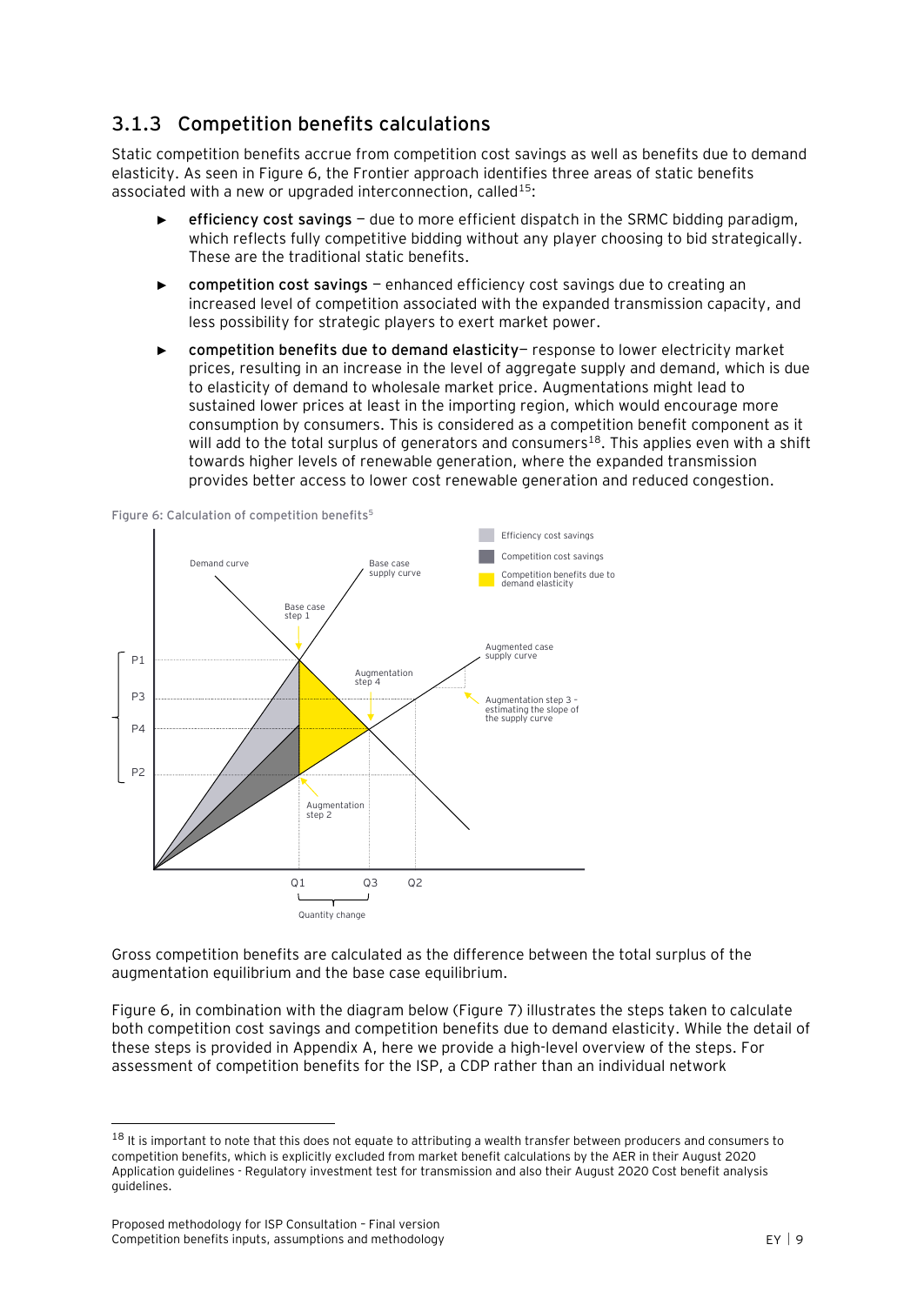augmentation may be assessed for the potential for competition benefits to be material, but the general principles still apply.

First, the list of strategic players is identified and their bidding combinations established, as explained in Section [3.1.2](#page-9-0) and a case study presented in [3.2.1](#page-13-1) which could also be generalised/modified to be adopted in the ISP modelling. Having established the reasonably likely combinations of bids, the equilibrium outcomes including the demand-weighted prices for each region can be derived for both the base case (the counterfactual case) and the CDP ( $P_1$  and  $P_2$  in [Figure 6\)](#page-11-0). Once the dispatch cost savings from the CDP are calculated under strategic bidding, it is possible to derive the competition cost savings. This is done by subtracting the dispatch costs savings of the CDP already calculated in the competitive bidding model (efficiency cost savings in [Figure 6\)](#page-11-0) from the dispatch cost savings of the CDP under strategic bidding.

The abovementioned steps in deriving the equilibrium point for the CDP case do not yet consider demand elasticity. When considering the demand elasticity, the equilibrium point will be different, which is able to be captured in the competition benefits calculation. To this end, it is proposed to calculate the competition benefits due to an increase in the aggregate level of supply and demand, to the point where the incremental price of a production increase matches the incremental customer willingness to pay. For this, both supply and demand curves are required to be constructed, as detailed in Appendix A. This helps determining the equilibrium point for the CDP with the consideration of elasticity of the demand to a sustained change in wholesale market price, and therefore to calculate the competition benefits due to demand elasticity, as shown in the yellow area i[n Figure 6.](#page-11-0)

<span id="page-12-0"></span>**Figure 7: Steps in calculating competition benefits**

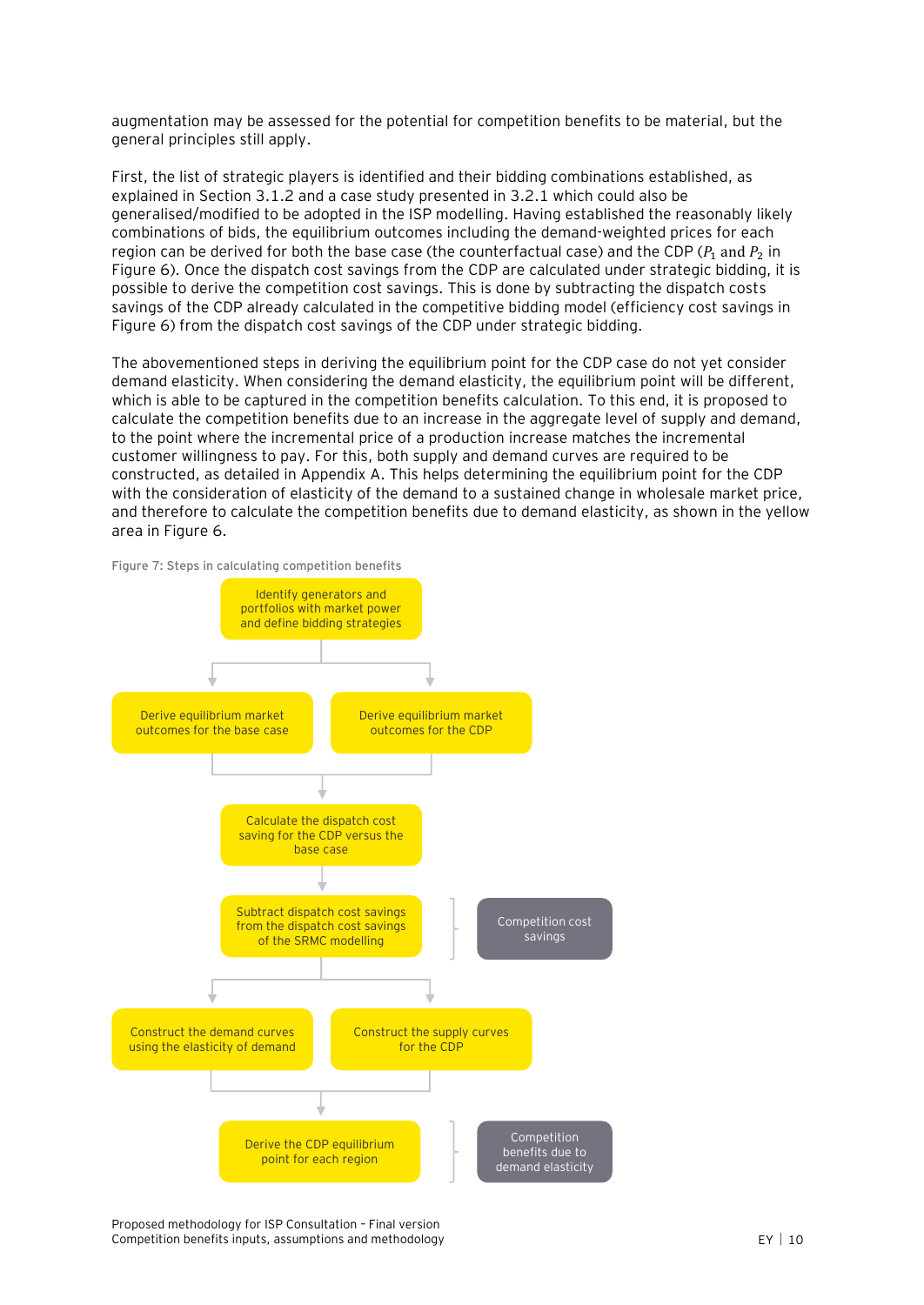## <span id="page-13-0"></span>**3.2 Case study: HumeLink PACR competition benefits modelling**

EY has modelled competition benefits for HumeLink in the PACR<sup>19</sup>. EY used the Time Sequential Integrated Resource Planner (TSIRP) for the calculation of traditional benefits, and adjusted it to compute competition benefits. The TSIRP was adjusted to use the capacity build and retirements schedule which resulted from the long-term investment planning from the base case<sup>20</sup>, which allows modelling economic dispatch to determine variable and fuel costs. EY has modelled hydro and energy-limited storages in such a way that they are optimised in the model so that they maximise their water values, corresponding with minimising the total cost of dispatch.

The model was run on both the base case and HumeLink for two sets of bidding, i.e. competitive (SRMC) and strategic bidding. The modelling of competitive bidding allows subtracting the benefits of fuel and variable, operation and maintenance cost (VOM) from the total benefits in the strategic bidding modelling. This avoids the risk of double counting these benefits. In all four runs (with and without HumeLink, with and without strategic bidding), the same capacity expansion plan for new generation, storage and other transmission was assumed, and the same retirement schedule was applied.





## <span id="page-13-1"></span>**3.2.1 Strategic bidding selection**

The strategic players and their bidding strategies were selected such that, while all the relevant combinations of bids are modelled, the modelling is practical and computationally feasible. One approach to limit the number of strategic players is to select only the largest generation portfolios in each region and across the NEM.

Frontier Economics has conducted a study for the Liddell closure in 2019<sup>[16](#page-7-2)</sup>, in which a detailed study of historical bidding analysis of generators in the NEM, particularly coal generators for the period of up to 10 historical years is presented. From that study, a list of strategic players and their bidding strategies as well as the general observed behaviour over a six-year historical periods is provided. The observed behaviours range from offering SRMC only up to minimum load (~40% capacity at SRMC and 60% withdrawn to high price) through to offering 95% at SRMC.

<sup>19</sup> TransGrid, *HumeLink PACR* , [https://www.transgrid.com.au/projects-innovation/humelink,](https://www.transgrid.com.au/projects-innovation/humelink) Accessed 7 October 2021. <sup>20</sup> Refer to the HumeLink PACR, TransGrid, *HumeLink PACR*, [https://www.transgrid.com.au/projects-innovation/humelink,](https://www.transgrid.com.au/projects-innovation/humelink) Accessed 7 October 2021.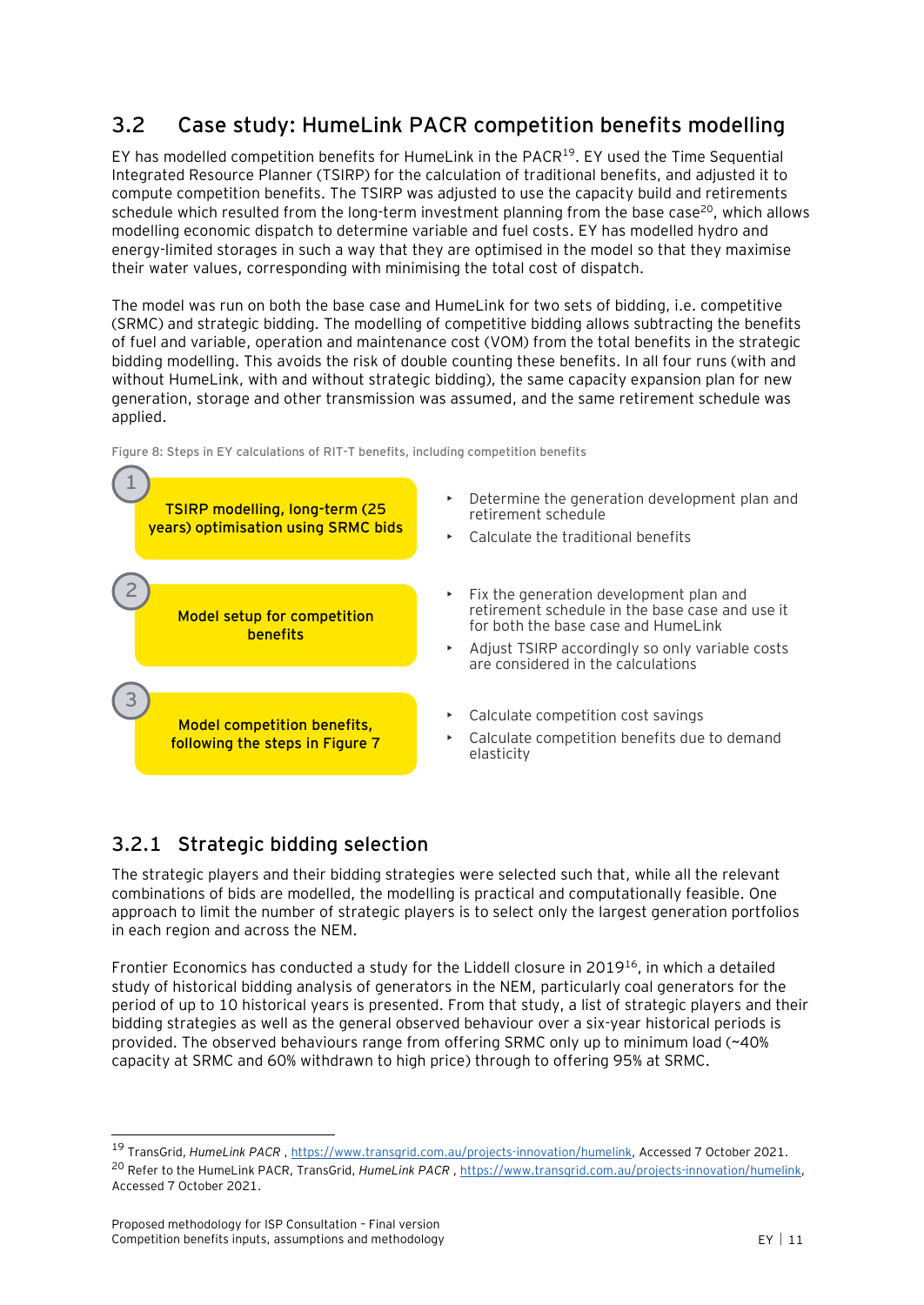**Table 1: Bidding strategies in Frontier modelling for Liddell closure[16](#page-7-2)**

| Portfolio           | Generators                                | <b>Strategy options</b><br>(proportion of capacity)<br>offered at SRMC) | <b>Historical analysis</b>                                |
|---------------------|-------------------------------------------|-------------------------------------------------------------------------|-----------------------------------------------------------|
| <b>AGL NSW</b>      | Bayswater, Liddell                        | 40%, 70%, 80%                                                           | 50-60% Liddell<br>70-80% Bayswater                        |
| AGL Vic             | Loy Yang A                                | 80%, 95%                                                                | 90-95%                                                    |
| <b>EA NSW</b>       | Mt Piper                                  | 40%, 75%, 80%                                                           | 50-85%                                                    |
| EA Vic              | Yallourn                                  | 80%, 95%                                                                | 75-95%                                                    |
| <b>Stanwell QLD</b> | Stanwell, Tarong, Tarong North            | 40%, 70%, 90%                                                           | 70-80% Stanwell<br>40-85% Tarong<br>50-85% Tarong North   |
| CS QLD              | Callide B, Callide C,<br>Gladstone, Kogan | 40%, 70%, 90%                                                           | 55-95% Callide B & C<br>40-70% Gladstone<br>80-100% Kogan |
| Origin NSW          | Eraring                                   | 70%, 85%                                                                | 50-75%                                                    |
| EA Vic              | Yallourn                                  | 80%, 95%                                                                | 75-95%                                                    |

In the HumeLink PACR competition benefits, EY used this recent analysis conducted by Frontier Economics[16](#page-7-2). However, a shorter list of strategic players was considered given that some generators either retire earlier than the proposed HumeLink commissioning date, or within a short time after that. Those generators are therefore modelled to continue bidding at SRMC levels consistent with a fully competitive market until they exit the market before or shortly after HumeLink is commissioned. [Table](#page-14-0) 2 provides the list of generators adopting strategic bidding in the modelling undertaken for the PACR. The full combinations of the following bidding strategies are then modelled to determine the Nash Equilibrium. The Nash equilibrium is determined to be one of the 54 combinations that applies for the full outlook period. That is, the Nash equilibrium has not been investigated for each hour independently, or for each year independently. Deriving the equilibrium from all bid combinations for each half-hourly (or hourly) interval for a 25-year study period is computationally expensive and this is therefore not proposed. The Nash equilibrium is identified as the combination of strategic bids which results in a profit maximising equilibrium of each portfolio over the study period.

EY also assumed the generators withdraw their respective capacity to a price of \$500/MWh instead of the assumption of withholding the capacity altogether (which can lead to unserved energy events), or to the market price cap (which is more aggressive and would result in higher competition benefits but potentially stimulate additional investment). \$500/MWh was the level that Frontier Economics identified as a break point between cost-based bidding and defence of caps and the higher values adopted for strategic bidding<sup>[16](#page-7-2)</sup>.

| Portfolio      | Generators       | <b>Strategy options</b> |
|----------------|------------------|-------------------------|
| <b>AGL NSW</b> | Bayswater        | 40%, 70%, 80%           |
| <b>AGL Vic</b> | Loy Yang A       | 80%, 95%                |
| EA NSW         | Mt Piper         | 40%, 75%, 80%           |
| Stanwell QLD   | Stanwell, Tarong | 40%, 70%, 90%           |

<span id="page-14-0"></span>**Table 2: Bidding strategies in HumeLink PACR**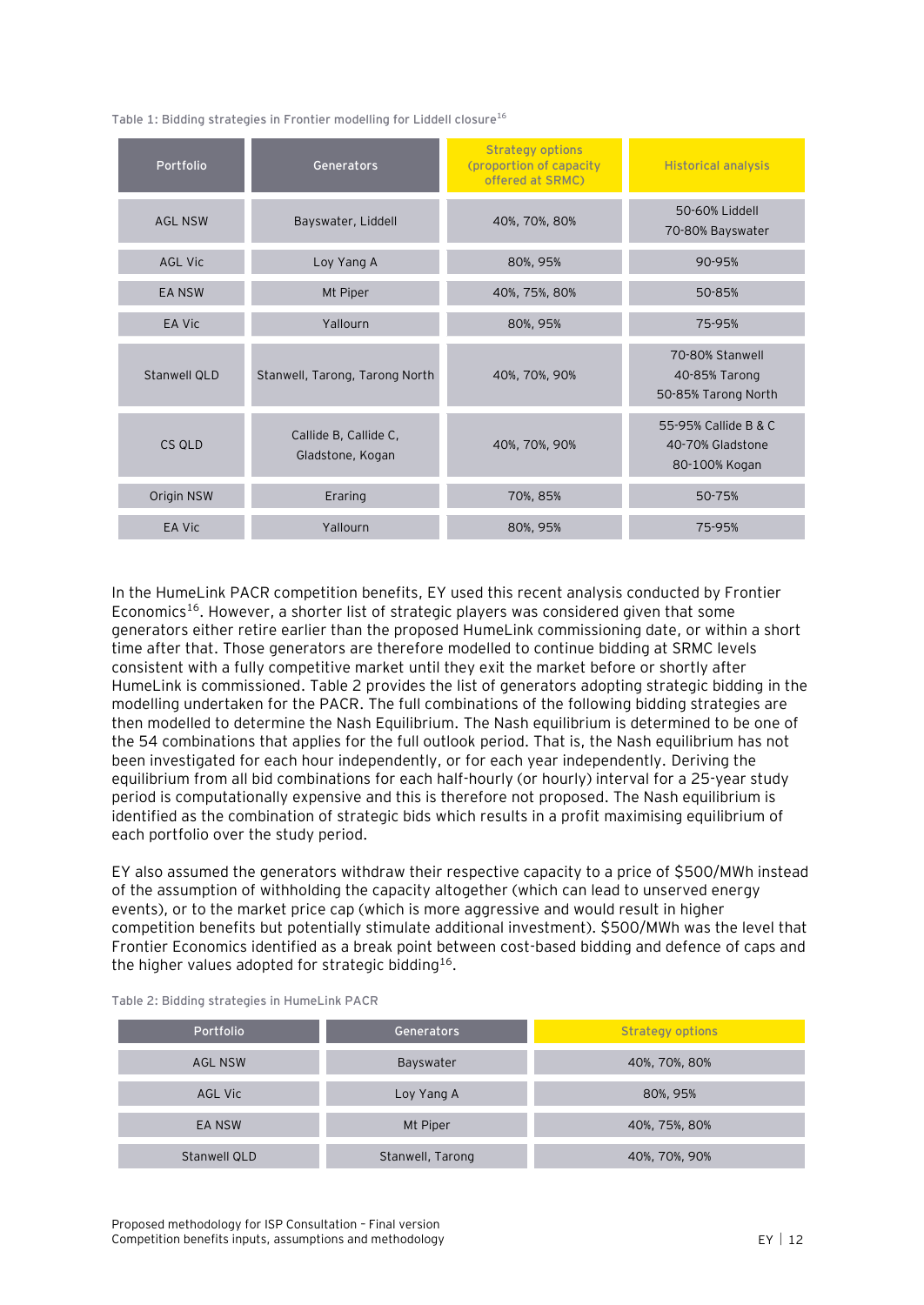The remaining generators are assumed to be non-strategic. Note that it is assumed that non-strategic players bid their full capacity at their short-run marginal cost of supply (SRMC).

EY also modelled battery energy storage facilities, conventional storage hydro and pumped storage hydro generators including Tumut and Snowy 2.0 on a competitive bidding basis. For these generators the cost of water with a fixed supply is an opportunity cost that depends on prices in the market, leading them to generally maximise their output during high prices. Therefore, it is less likely that these generators withhold their capacity similar to the way strategic coal players do to increase prices. In addition, according to the Frontier Economics assessment, modelling hydro generators on a competitive bidding basis is likely to result in underestimating the competition benefits and as such modelling these generators on a strategic basis is expected to add unnecessary complexity to the modelling.

The selection of strategic players recognises that there are some key constraints including the network limits between Snowy and the greater Sydney area, including Bannaby to Sydney, which could encourage portfolios with generators on either side of this constraint to play strategically in order to increase the NSW price. In some situations there may be an incentive for a generation portfolio to increase the output at its plant upstream of the transmission limit in order to cause the market constraint to bind, enabling its generating plant near to the reference node to benefit from transient market power<sup>21</sup>. In other situations, where a network augmentation is entirely within a single region, such incentives may not exist as all generators within a region receive the same price.

*Limiting the complexity of the modelling problem (such as through selecting only a sub-set of strategic players) is reasonable where the simplification is expected to underestimate value associated with competition benefits, rather than potentially overstating.*

#### **3.2.2 Selection of generation development plan**

EY competition benefits modelling used the base case generation development plan, as per the "static benefits" defined by Frontier approach.

The modelling of traditional benefits, including all aspects outlined in [Figure 2,](#page-6-0) is normally conducted as a single optimisation, as the ISP does since all benefits are computed using the same suite of models. All aspects of traditional benefits, both savings due to reduced production costs, and savings due to reduced capital investment costs, are integrated. This includes making tradeoffs between building higher capital cost, more efficient plant such as CCGTs versus lower capital cost, less efficient plant such as OCGTs.

It also includes making trade-offs between zero fuel cost variable renewable energy (VRE) generation, and alternatives such as batteries and pumped storage hydro which can reduce the build of VRE plant but must pay the cost of cycling inefficiency from storing and releasing the generation. This optimisation approach necessarily assumes all generators bid SRMC and storage behave in order to minimise the total cost of energy over the forecast horizon. At this time, it is not computationally feasible to enable strategic bidding for all generators and portfolios while still finding the optimum as this is fundamentally a non-linear problem and therefore not able to be solved in a single linear programming optimisation.

In order to configure the model to simulate marginal wholesale pool prices, capital decisions must be removed from the optimisation problem for the purpose of competition benefits assessment. As such, a 'fixed' generation and storage development/retirement plan was established and capital investment options were not available. Static competition benefits are short term by nature as they are chosen by the players in the market every 5-minute dispatch interval, so the assumption of a fixed generation development plan was considered by EY to be appropriate.

<sup>&</sup>lt;sup>21</sup> Darryl Biggar, "THE THEORY AND PRACTICE OF THE EXERCISE OF MARKET POWER IN THE AUSTRALIAN NEM", <https://www.aemc.gov.au/sites/default/files/content/1b0947b4-930f-449a-be21-4cf009b2fe7a/AER-Attachment-1.PDF> Accessed 7 October 2021.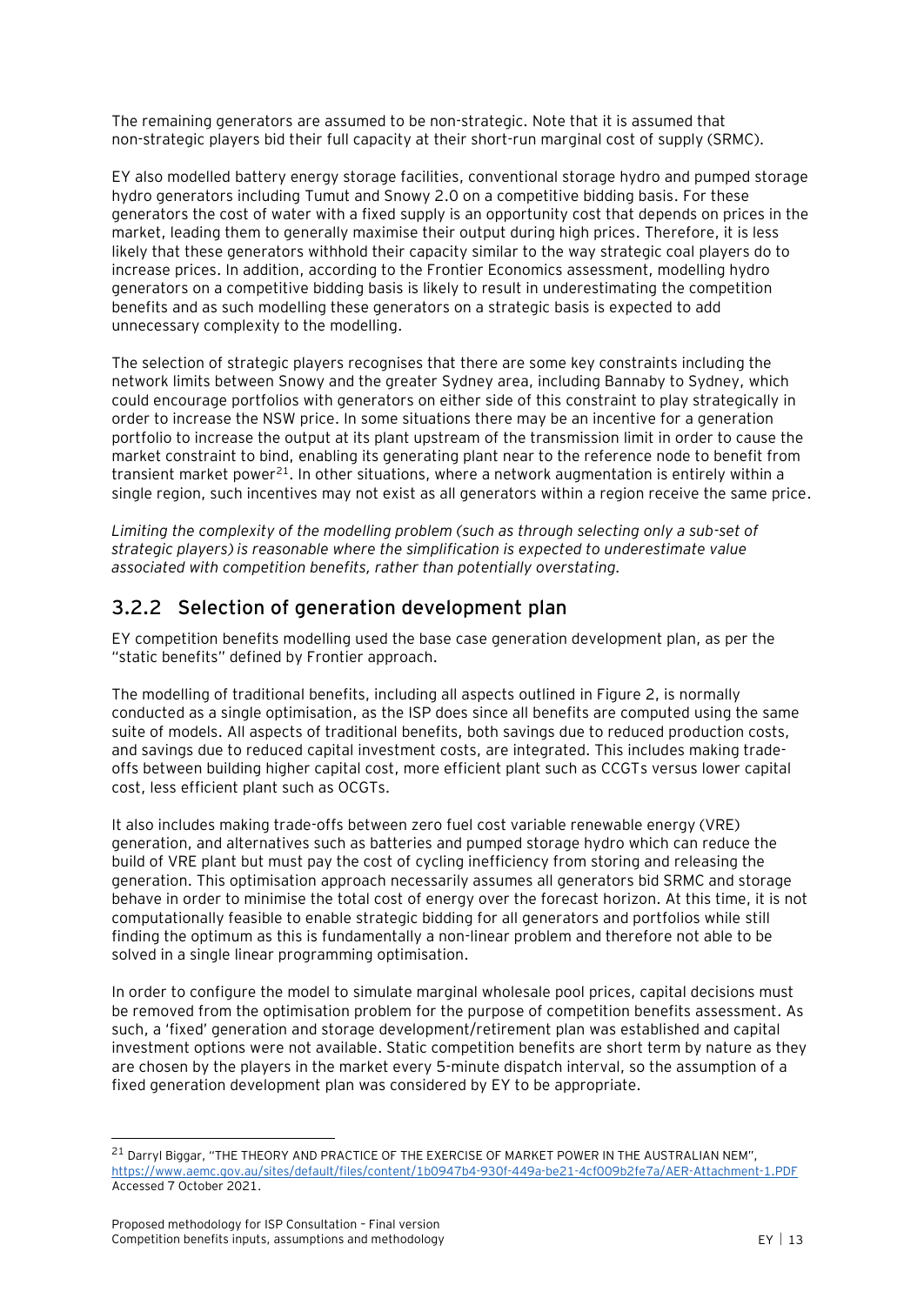Furthermore, for determining static competition benefits the primary difference between the base case and the augmentation case is the presence or absence of the network augmentation that is being assessed. Following this logic, EY considers that any resulting changes in the development pattern of generation due to the presence or absence of the network augmentation were unlikely to impact the static competition benefits.

The main changes due to the augmentation are capital deferral and shifting of renewable generation to more optimal locations. Neither new entries nor renewable generation are modelled strategic players, so for this case study, it was assumed that the residual demand to be met by the strategic players (and the bidding outcomes) were therefore broadly similar. Further, it was assumed that the long-term impact of the augmentation on wholesale price (and corresponding competition benefits associated with demand elasticity) would be similar, regardless of whether the base case generation development plan or a generation development plan with some capital deferral was considered in the presence of the augmentation.

## **3.2.3 Selection of time periods**

It is expected that when there is more spare supply side capacity in the market, the capability of strategic players to change their bids or withhold their capacity to raise prices is low. For example, with significant rooftop PV and large-scale solar, it is unlikely that strategic players could exert market power during sunlight hours. The bidding strategies are therefore applied only during the typical peak demand periods between 6am-10am and 6pm-10pm, when portfolios with market power are expected to bid strategically. EY has also modelled competition benefits for all periods in the modelling study and found the results are not significantly different.

#### **3.2.4 Elasticity of the demand to wholesale price**

Demand elasticity is the ratio between proportional change in quantity demanded and proportional change in price<sup>22</sup>. Demand elasticity is an important factor in the calculation of competition benefits. As shown i[n Figure 9,](#page-19-0) apart from the electricity price differences between the base case and augmentation case, area F is also influenced by demand elasticity. That is, if the demand is highly responsive to the price changes, the slope of the demand curve is lower and thus the competition benefits due to demand elasticity is higher and vice versa.

There are various documents stating the elasticity of demand to electricity price in the regions comprising the NEM. The demand elasticity values are generally estimated relative to residential or retail electricity price. For example, the TransGrid 2021 Transmission Annual Planning Report (TAPR) has a range of demand elasticity values between -0.08 and -0.84 for different consumer sectors<sup>23</sup>. In a review of studies about the NEM demand elasticity, a range of -0.08 to -0.55 is listed for various demand sectors in the NEM<sup>24</sup>. AEMO Input, Assumptions and Scenarios Report (IASR) provides demand elasticity values for different types of consumers, with a typical value of -0.1, but ranging between -0.05 and -0.15 for different use types and scenarios<sup>25</sup>.

For the HumeLink competition benefits calculation, a demand elasticity value of -0.1 for all regions was considered to be a conservative, that is, reasonably low value from the range identified. Competition benefits modelling is applied at the wholesale level whereas demand elasticity is generally attributed relative to retail electricity price. As such it is appropriate to apply a conversion factor to the demand elasticity to retail price value to apply to wholesale market price. This conversion factor could carefully consider the impact of the cost of the proposed network

<sup>22</sup> Oxford Reference[, https://www.oxfordreference.com/view/10.1093/oi/authority.20110803095745343,](https://www.oxfordreference.com/view/10.1093/oi/authority.20110803095745343) Accessed 7 October 2021.

<sup>23</sup> TransGrid, 2021 TAPR[, https://www.transgrid.com.au/media/jtabhxws/transmission-annual-planning-report-2011.pdf,](https://www.transgrid.com.au/media/jtabhxws/transmission-annual-planning-report-2011.pdf) Accessed 7 October 2021.

<sup>&</sup>lt;sup>24</sup> Centre for Climate Economic & Policy, Australian National University, Impact of the carbon price on Australia's electricity demand, supply and emissions[, https://www.lse.ac.uk/GranthamInstitute/wp-content/uploads/2014/08/OGorman-and-](https://www.lse.ac.uk/GranthamInstitute/wp-content/uploads/2014/08/OGorman-and-Jotzo-Impact-of-the-carbon-price-on-Australias-electricity-demand-supply-and-emissions.pdf)[Jotzo-Impact-of-the-carbon-price-on-Australias-electricity-demand-supply-and-emissions.pdf,](https://www.lse.ac.uk/GranthamInstitute/wp-content/uploads/2014/08/OGorman-and-Jotzo-Impact-of-the-carbon-price-on-Australias-electricity-demand-supply-and-emissions.pdf) Accessed 7 October 2021.

<sup>&</sup>lt;sup>25</sup> AEMO, 2021 2021 Inputs, Assumptions and Scenarios Report[, https://aemo.com.au/-/media/files/major](https://aemo.com.au/-/media/files/major-publications/isp/2021/2021-inputs-assumptions-and-scenarios-report.pdf?la=en)[publications/isp/2021/2021-inputs-assumptions-and-scenarios-report.pdf?la=en,](https://aemo.com.au/-/media/files/major-publications/isp/2021/2021-inputs-assumptions-and-scenarios-report.pdf?la=en) Accessed 7 October 2021.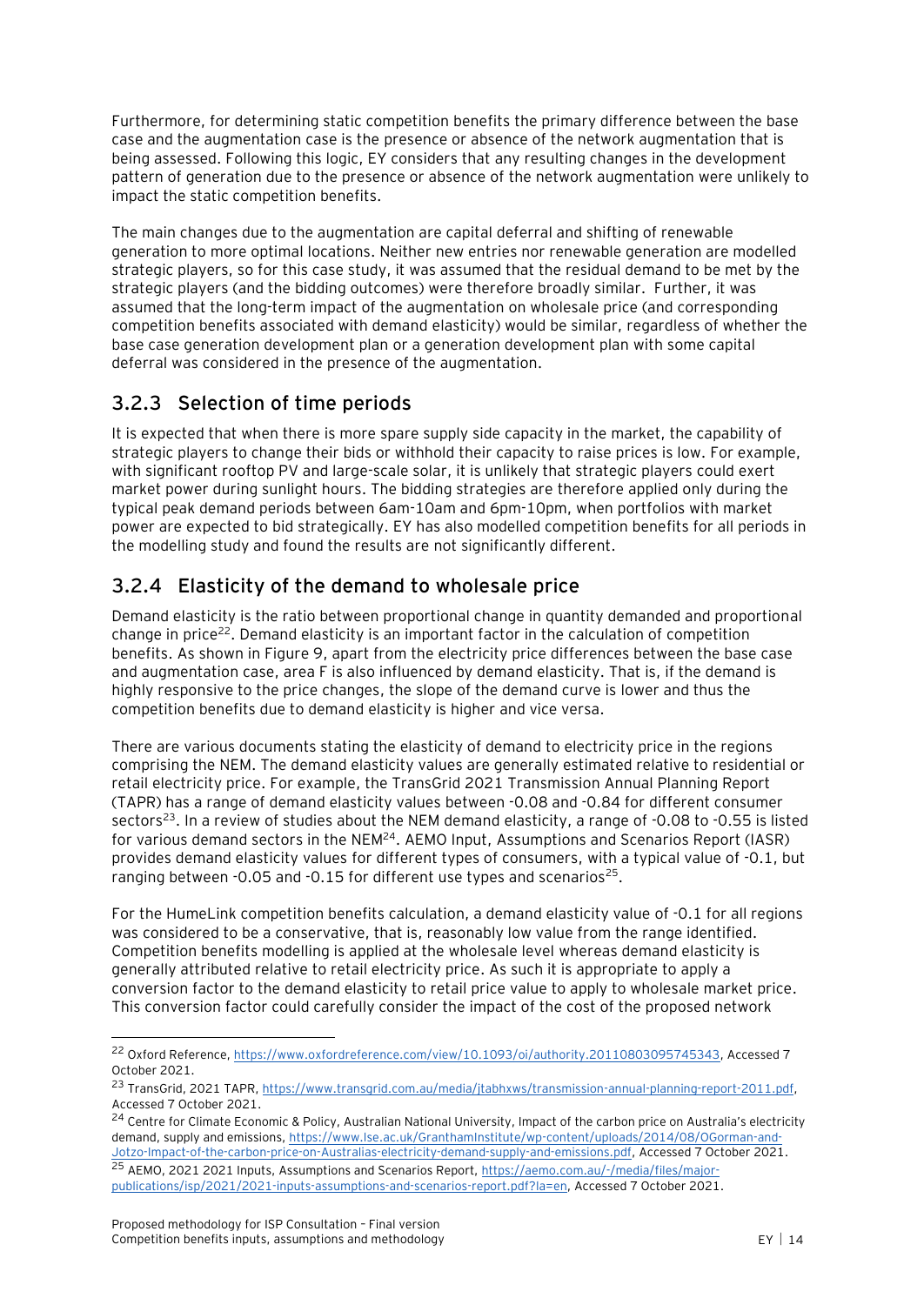augmentation on the relative proportion of retail electricity prices attributable to wholesale electricity price. For example, for the HumeLink assessment, the demand elasticity value was further halved to -0.05 in this example.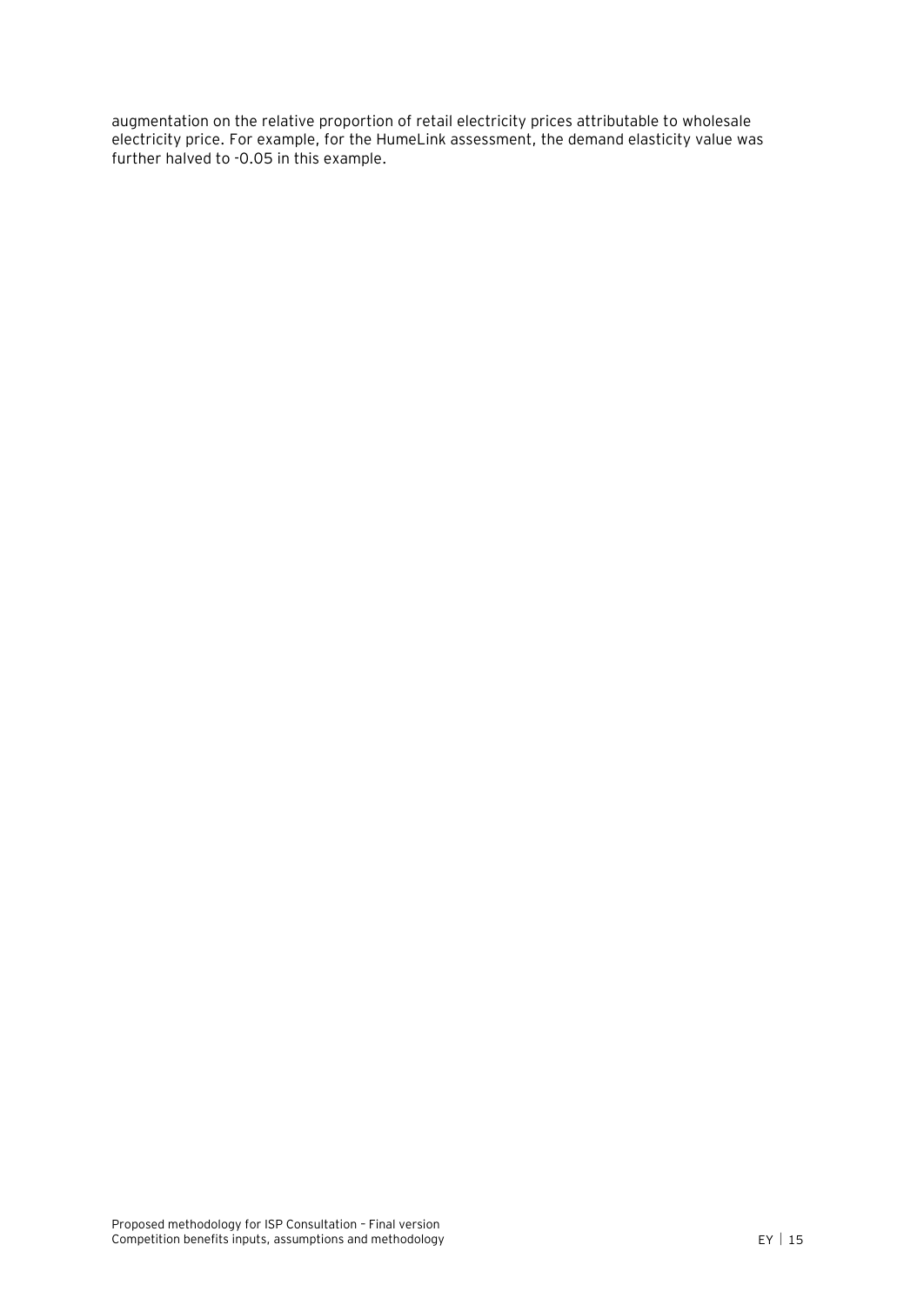# <span id="page-18-0"></span>**Appendix A Calculation of competition benefits**

As per the Frontier approach<sup>[15](#page-7-1)</sup>, the following steps have been undertaken to calculate competition benefits:

- Step 1: Equilibrium market outcomes are derived for the counterfactual Base case. This determines the optimal bidding strategy of the strategic players, which results in equilibria with the annual average demand weighted price in the Base case ( $P1$  in Figure [9](#page-19-0) for the annual demand  $Q1$ .
- Step 2: Step 1 is repeated for the augmentation case with an assumption that the demand is inelastic. This allows calculation of P2. However, this point does not necessarily represent the augmentation equilibrium as the demand elasticity is ignored. To consider the impact of demand elasticity, the following steps are required to be taken.
- Step 3: This step estimates the slope of the augmented case supply curves in each region. For this purpose, a small change in each region's demand is applied and the resulting prices ( $P_{3,r,c}$ ) in that region and other regions are calculated. Calculating  $P_{3,r,c}$ , which is the demand weighted price of region  $r$  due to small change in demand in region , allows the construction of an inverse cross-elasticity of supply matrix, as discussed in Step 4.
- Step 4: The inverse cross-elasticity of supply matrix is constructed by using the relationships between relative demand changes to relative price changes in each region. The elements of the inverse cross-elasticity of supply matrix,  $S$ , are constructed as follows:

$$
element (r, c) = \frac{\frac{P_{3,r,c} - P_{2,r}}{P_{1,r}}}{\Delta Q_{3,c}}
$$

where, element  $(r, c)$  is the matrix element in row/region r, column/region c, and  $P_{1,r}$  and  $P_{2r}$  are the demand weighted price in region r from Step 1 and Step 2, respectively.  $P_{3r,c}$ is the demand weighted price in region r for a small change in demand in region  $c. \Delta Q_{3,c}$ is the relative demand change in region  $c$ .

In addition, the regional demand curves are determined by cross-elasticity of demand matrix, matrix D, which is  $5 \times 5$  matrix (to represent the five NEM regions) with the diagonal elements being the inverse of the regional demand elasticities and other elements being zero.

Having the inverse cross-elasticity of supply and also inverse cross elasticity of demand matrices, a linear approximation of supply and demand curves can be derived and accordingly, the intersection of the two curves in [Figure 9](#page-19-0) can be calculated. The intersection is at  $Q_3$  and  $P_4$ , the augmentation equilibrium point.

This also enables estimating the production cost at the equilibrium point, which is calculated as the average incremental production costs of each region by constructing the production cost matrix as follows:

element 
$$
(1, c) = \frac{PC_{3,c} - PC_2}{\Delta Q_{3,c}}
$$

where,  $element \ (1, c)$  is the matrix element for column/region c, and  $PC_{2}$  is the total production cost in Step 2.  $PC_{3,c}$  is the total production cost in Step 3 for a small change in demand in region  $c.$  ∆ $Q_{3,c}$  is the relative demand change in region  $c.$  As such, the relative increase in production costs from Step 2 to the post-augmentation equilibrium can be calculated as  $C_q$ , where  $q$  is the quantity change of the post-augmentation equilibrium for each region relative to the pre-augmentation equilibrium.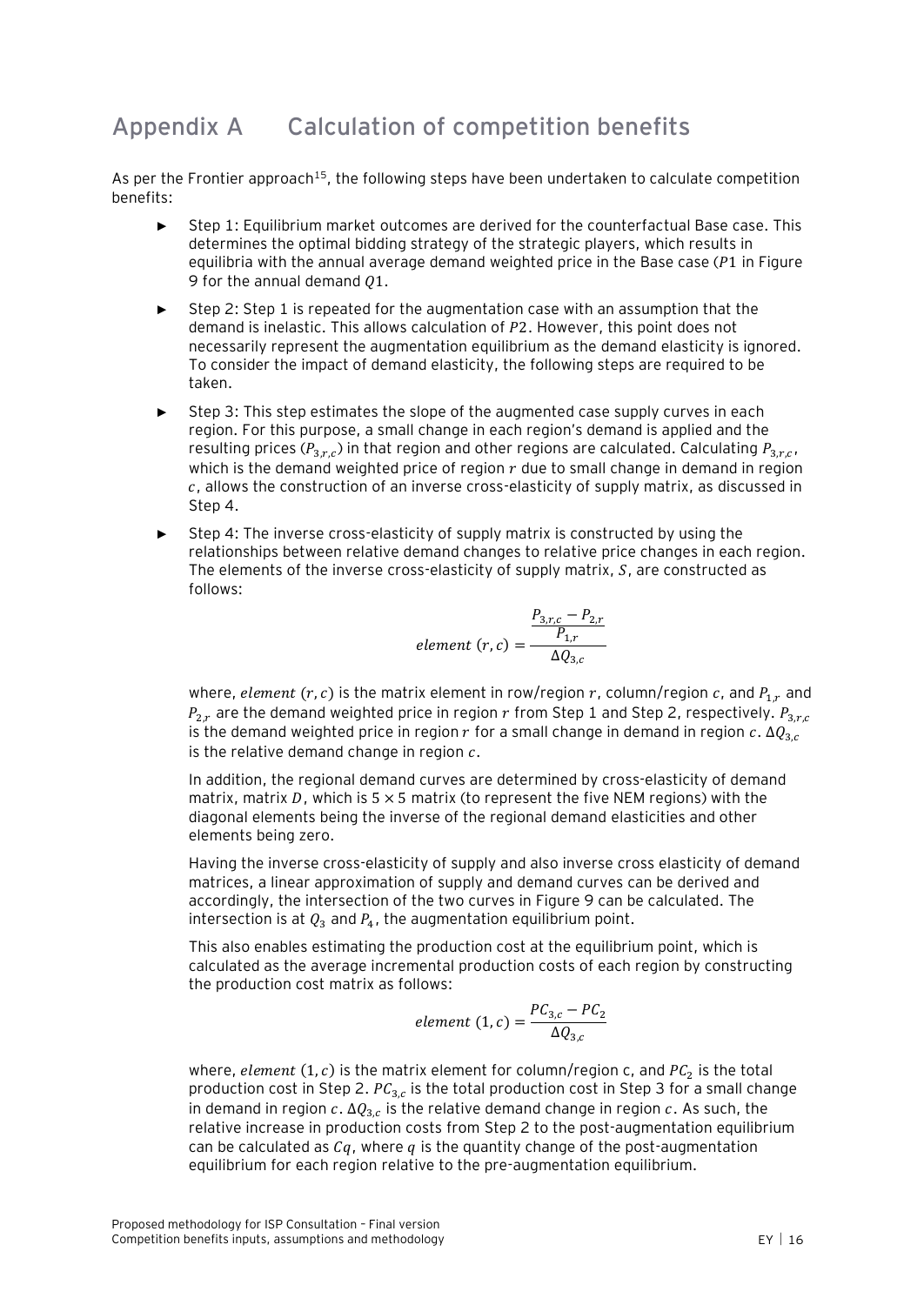Step 5: Having the intersection of supply and demand curves, as well as the production costs, the gross benefits can be calculated by subtracting the total surplus of Base case equilibrium from augmentation equilibrium, resulting in areas B and F in [Figure 9.](#page-19-0) While area F represents competition benefits due to demand elasticity, area B represents the aggregated productive efficiency of the augmentation due to efficiency and competition cost savings. In order to calculate purely competition cost savings and avoid double counting the efficiency cost savings which is calculated as part of traditional market benefits in the competitive (SRMC) modelling, the benefits from the efficiency cost savings are subtracted from the total benefits.

<span id="page-19-0"></span>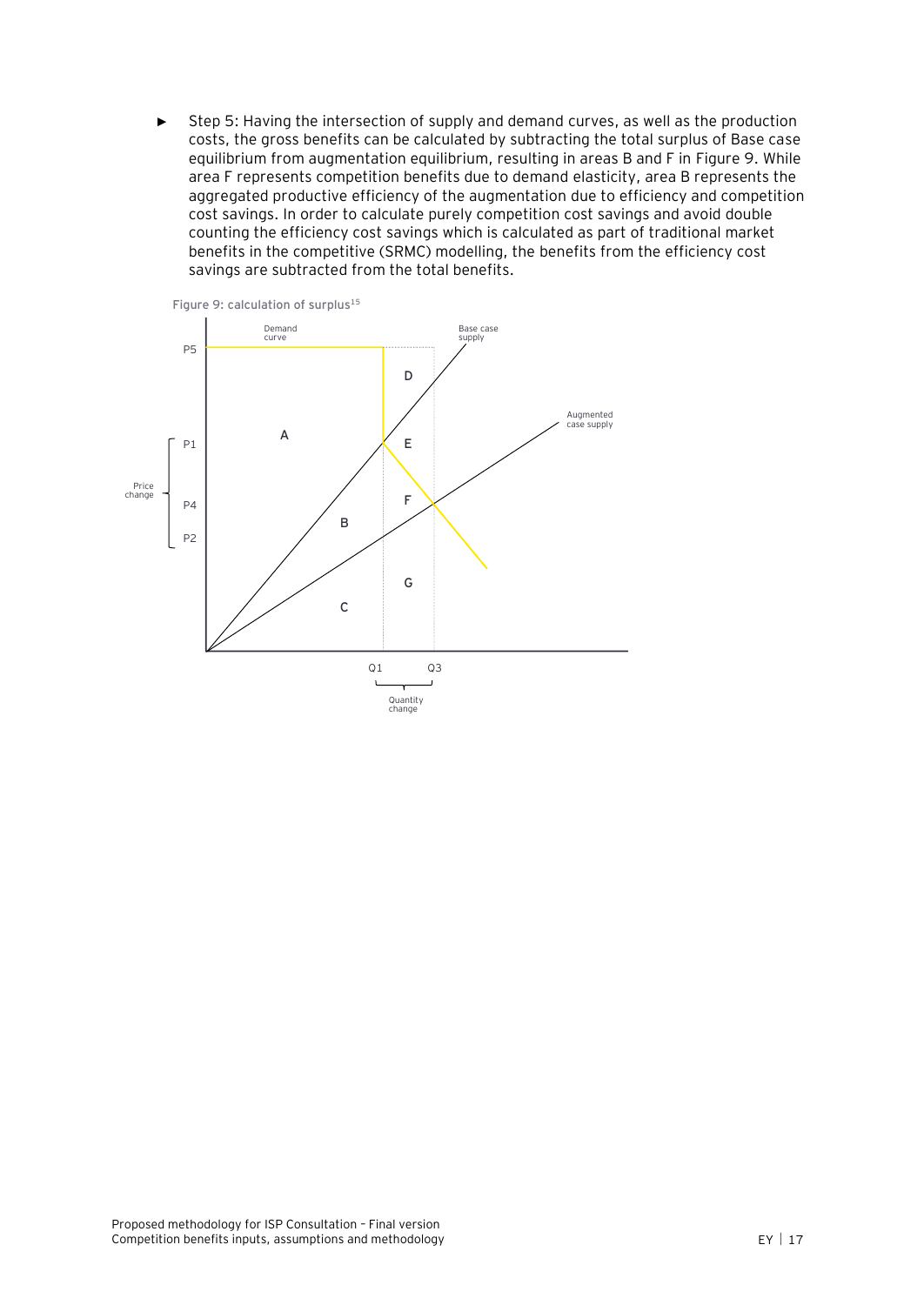# <span id="page-20-0"></span>**Glossary of terms**

| Abbreviation | <b>Meaning</b>                              |
|--------------|---------------------------------------------|
| <b>AEMO</b>  | Australian Energy Market Operator           |
| AER          | Australian Energy Regulator                 |
| <b>CAPEX</b> | Capital Expenditure                         |
| <b>CCGT</b>  | Combine Cycle Gas Turbine                   |
| <b>CDP</b>   | Candidate Development Path                  |
| EA           | Energy Australia                            |
| EY           | Ernst & Young                               |
| <b>FOM</b>   | Fixed Operation and Maintenance             |
| <b>ISP</b>   | Integrated System Plan                      |
| <b>NCEN</b>  | <b>Central NSW</b>                          |
| <b>NEM</b>   | National Electricity Market                 |
| <b>NER</b>   | <b>National Energy Rules</b>                |
| <b>NSW</b>   | New South Wales                             |
| <b>OCGT</b>  | Open Cycle Gas Turbine                      |
| ODP          | Optimal Development Path                    |
| PACR         | Project Assessment Conclusion Report        |
| QLD          | Queensland                                  |
| RIT-T        | Regulatory Investment Test for Transmission |
| SRMC         | Short-Run Marginal Cost                     |
| <b>TAPR</b>  | Transmission Annual Planning Report         |
| <b>TSIRP</b> | Time-sequential integrated resource planner |
| <b>USE</b>   | <b>Unserved Energy</b>                      |
| Vic          | Victoria                                    |
| VNI          | Victoria-NSW Interconnector                 |
| VOM          | Variable Operation and Maintenance          |
| <b>VRE</b>   | Variable Renewable Energy                   |